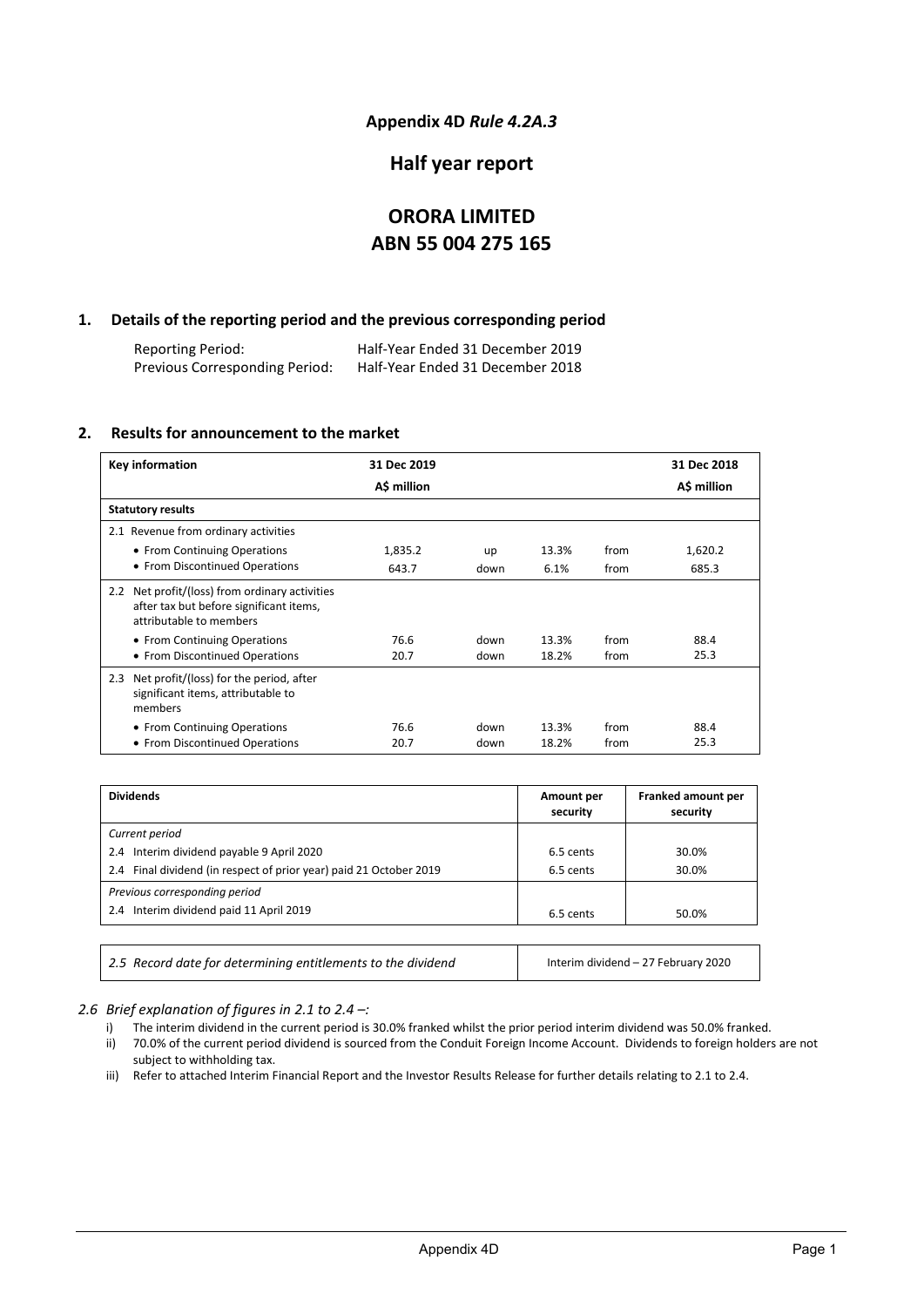### **3. Net tangible assets**

|                                                        | 31 December 2019      | 30 June 2019 | 31 December 2018 |
|--------------------------------------------------------|-----------------------|--------------|------------------|
| Net tangible asset backing per ordinary security $(1)$ | \$0.80 <sup>(2)</sup> | \$0.85       | \$0.88           |

(1) The net tangible asset backing per ordinary share of \$0.80 presented above is inclusive of right-of-use assets and liabilities. The net tangible asset backing per ordinary share, as at 31 December 2019, would reduce to \$0.42 if right-of-use assets were excluded, and right-of-use liabilities were included, in the calculation.

(2) The reduction in the net tangible asset backing per ordinary security includes the application of the new accounting standard AASB 16 Leases. Refer to the attached Interim financial Report, Note 9 – Changes in significant accounting policies

### **4. Control gained or lost over entities during the period having a material effect**

Refer to the attached Interim Financial Report, Note 1 – Disposal group held for sale and discontinued operation.

### **5. Details of individual dividends and payment dates**

Refer the attached Interim Financial Report, Note 4 - Dividends.

### **6. Details of dividend reinvestment plan**

The Dividend Reinvestment Plan (DRP) is in operation. No discount is available under the DRP in respect of the interim dividend. The price of shares issued under the Company's DRP for the interim dividend will be the average market price, based on the arithmetic average of the daily volume weighted average share price, of all Orora shares sold on the ASX for the ten trading days from 10 to 23 March 2020, inclusive. The issue price of the shares will be rounded to four decimal places. The last date for receipt of election notices for the DRP is 28 February 2020. Shares allotted under the DRP rank equally with existing fully paid ordinary shares of Orora Limited.

### **7. Details of associates and joint venture entities**

Not applicable

### **8. For foreign entities, which set of accounting standards is used in compiling the report**

International Financial Reporting Standards

**9. The attached Interim Financial Report includes a copy of the review report. The review report is not subject to a modified opinion, emphasis of matter or other matter paragraph.**

............................................................ Ann Stubbings

Company Secretary

Dated: 12 February 2020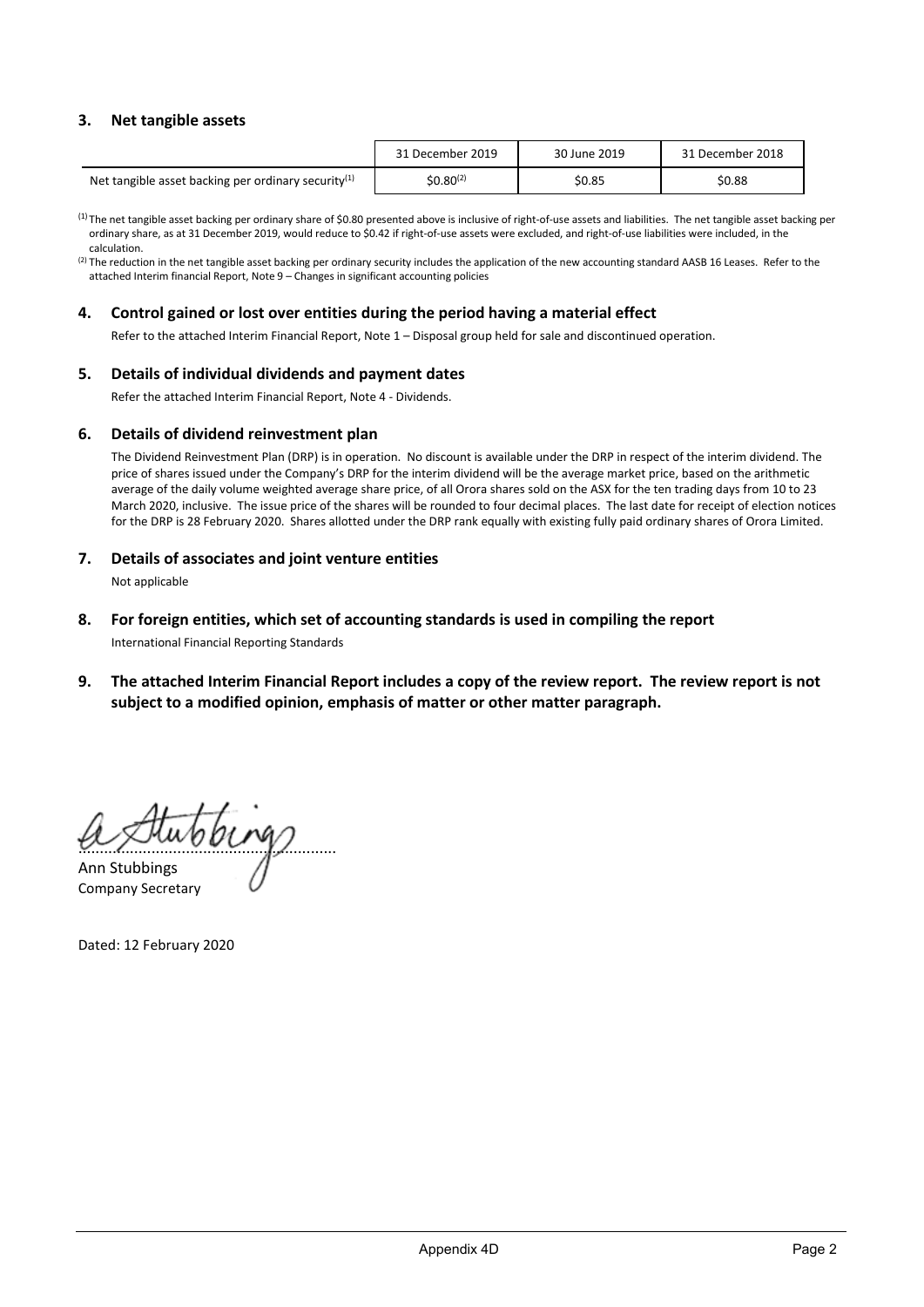# **ORORA LIMITED ABN: 55 004 275 165**

# **INTERIM FINANCIAL REPORT**

**31 DECEMBER 2019**

**12 February 2020**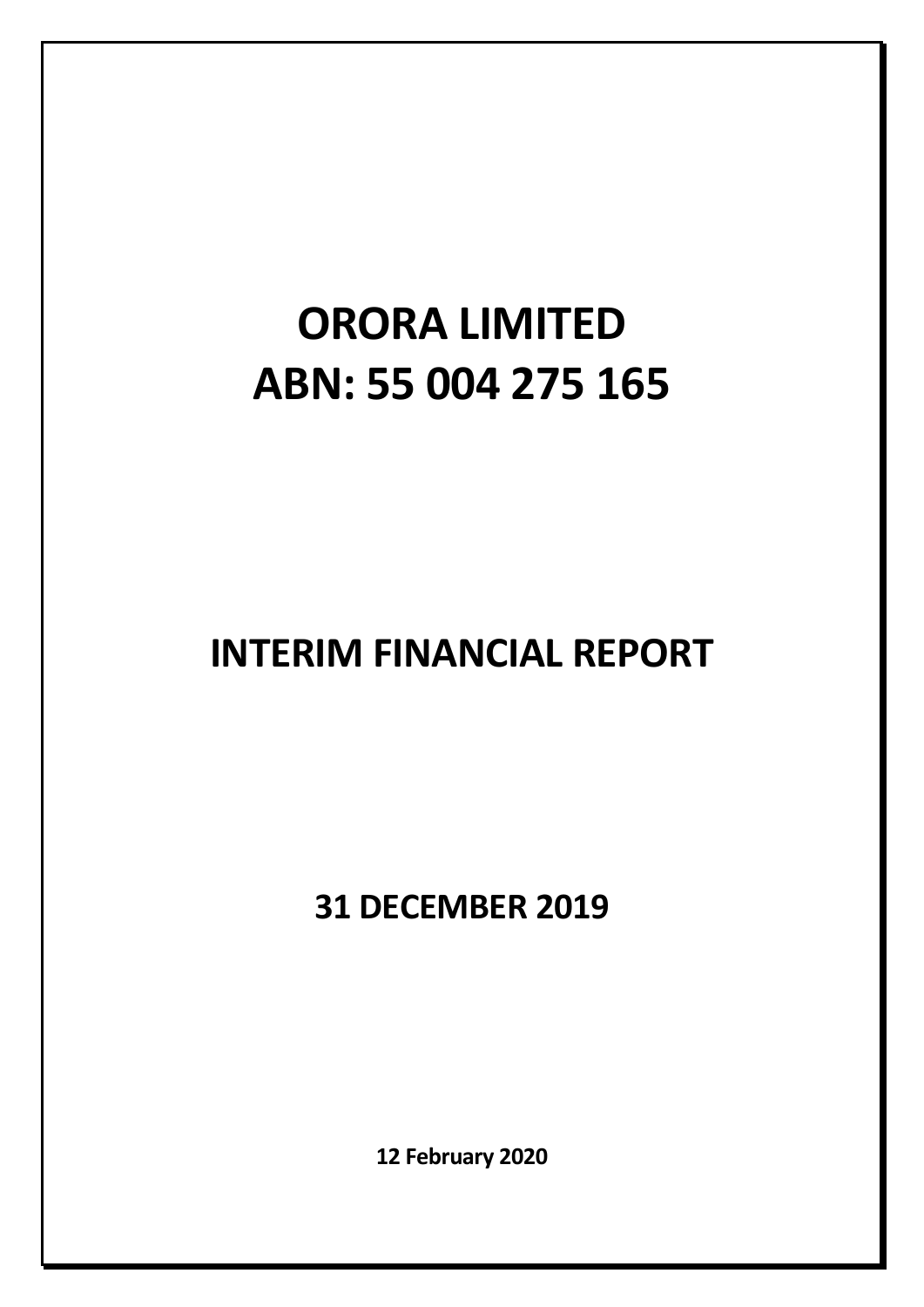# Contents

|    | Condensed Notes to the Consolidated Interim Financial Report |
|----|--------------------------------------------------------------|
|    |                                                              |
| 1. |                                                              |
| 2. |                                                              |
| 3. |                                                              |
| 4. |                                                              |
| 5. |                                                              |
| 6. |                                                              |
| 7. |                                                              |
| 8. |                                                              |
| 9. |                                                              |
|    |                                                              |
|    |                                                              |

This condensed consolidated Interim Financial Report was approved by the Directors on 12 February 2020. The Directors have the power to amend and reissue the condensed consolidated Interim Financial Report.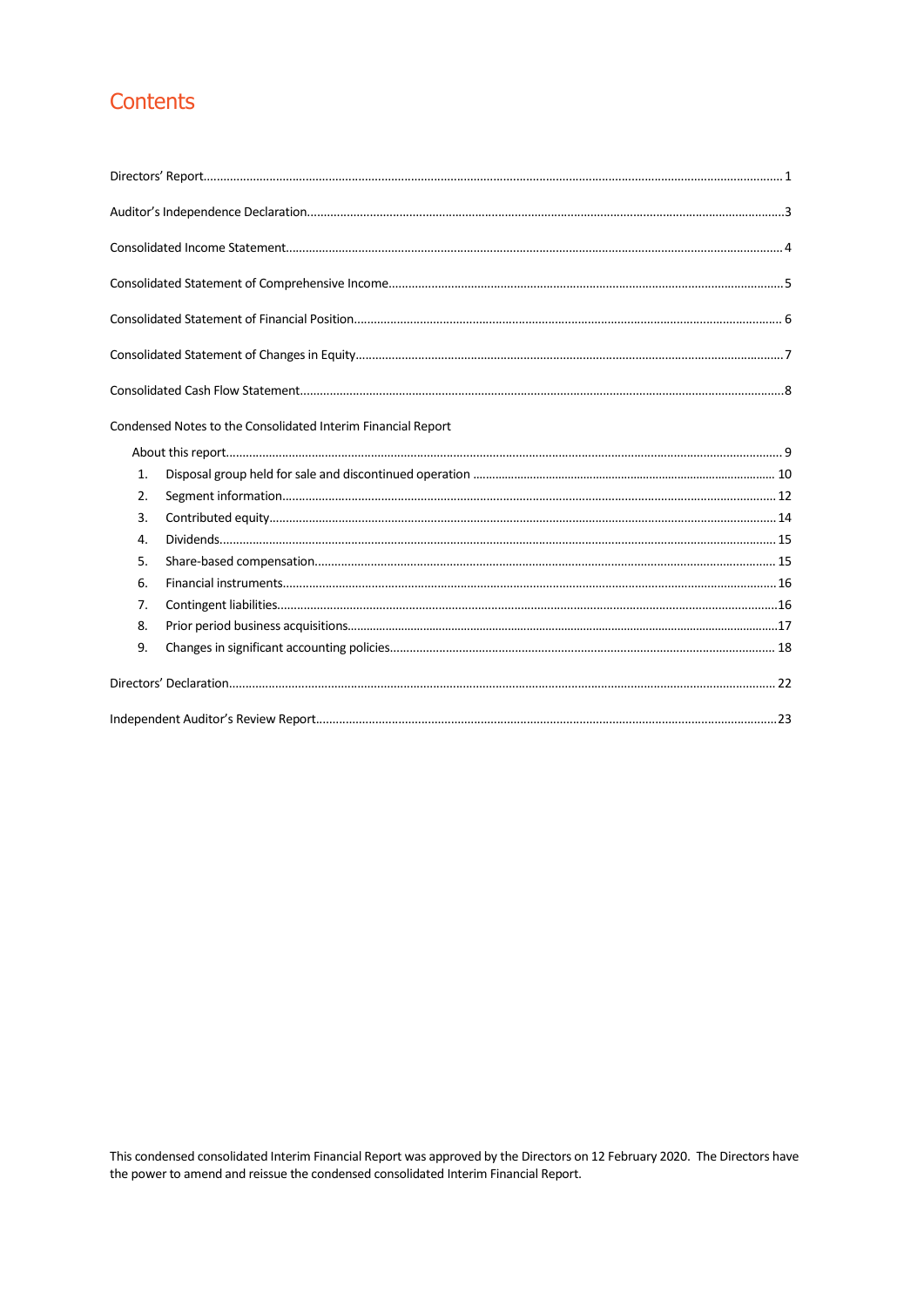### Directors' Report

The Directors present their report on the Group consisting of Orora Limited and the entities it controlled at the end of, or during, the half year ended 31 December 2019.

### **Directors**

The following persons were Directors of Orora Limited during, or since the end of, the half year:

### **Non-executive**

C I (Chris) Roberts – Chairman (resigned effective 12 February 2020) A P (Abi) Cleland T J (Tom) Gorman (appointed 2 September 2019) S L (Sam) Lewis G J (John) Pizzey A R H (Rob) Sindel (appointed Chairman effective 12 February 2020) J L (Jeremy) Sutcliffe

#### **Executive**

N D (Nigel) Garrard (resigned 30 September 2019) B P (Brian) Lowe (appointed 1 October 2019)

In line with continual Board renewal, which included the appointment of Mr Tom Gorman in September 2019, Mr John Pizzey has announced that he will retire from the Board effective 31 May 2020.

### Review and Results of Operations

The Group's consolidated statutory profit, after tax, for the half year ended 31 December 2019 was \$97.3 million, a decrease of 14.4% compared with \$113.7 million in the comparative period

### **Sale of the Australasian Fibre business**

On 10 October 2019, the Group entered into a binding agreement to sell its Australasian Fibre business (Fibre) to a wholly owned subsidiary of Nippon Paper Industries Co., Limited (Nippon) for an enterprise value of \$1,720.0 million. The completion of the sale is expected to occur during March 2020, subject to customary conditions, including regulatory approvals.

The Fibre business operates across both Australia and New Zealand with products manufactured including corrugated boxes, cartons and sacks and recycled paper. The Fibre business's profit, after tax, for the half year ended 31 December 2019 was \$20.7 million (December 2019: \$25.3 million).

The financial results and position of the Fibre business are presented as held for sale and a discontinued operation within this consolidated Interim Financial Report. Accordingly, the financial statements have been presented in the following manner:

- the consolidated income statement presents the Fibre business as a discontinued operation. As a consequence the financial results of the Fibre business are presented separately within the consolidated income statement. The comparative period has been restated to reflect the current period presentation;
- the consolidated balance sheet presents the Fibre business as a disposal group held for sale. As a result all the assets and liabilities of the disposal group, for the current period, are presented separately in the balance sheet as a current asset and current liability, respectively. The comparative period has not been restated to reflect current period presentation;
- the consolidated statement of comprehensive income, the consolidated statement of changes in equity and the consolidated cash flow statement have been presented on a total Group basis.

Further financial information regarding the Fibre business is provided within note 1.

### **Continuing business**

The discussions below regarding the financial results and position of the Group are on a continuing basis and therefore exclude the financial results of the Australasian Fibre business.

The Group's continuing consolidated statutory profit, after tax, for the half year ended 31 December 2019 was \$76.6 million, a decrease of 13.3% compared with \$88.4 million in the comparative period, whilst the Group's earnings (profit from operations) decreased by 4.1% from \$138.8 million to \$133.1 million.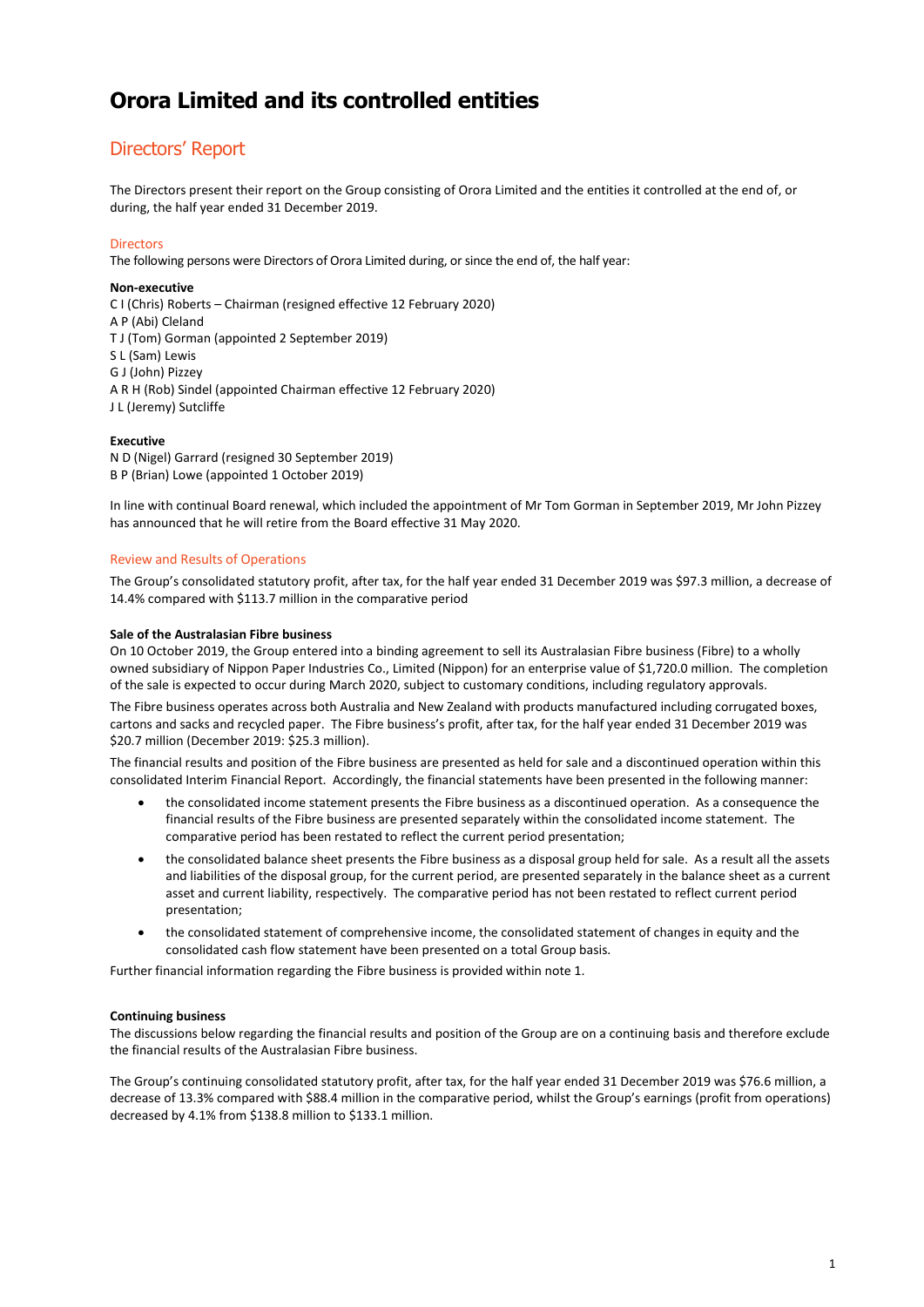### Directors' Report (continued)

#### Review and Results of Operations (continued)

### **Continuing business (continued)**

#### *Australasia Segment*

Earnings before interest and tax of the Australasia segment increased to \$82.6 million from \$81.1 million reflecting higher beverage can volumes. Whilst glass volumes were in line with the prior period, earnings were down slightly due to product mix and rising input costs. The positive impact upon earnings in the current period, upon adoption of the new lease accounting standard AASB 16 *Leases,* was \$0.5 million (refer to note 9 contained within the financial statements).

The new glass warehouse located in Gawler South Australia was successfully completed during the half and the rebuild of the G2 furnace has commenced.

#### *North America Segment*

Earnings before interest and tax of the North America segment decreased to \$50.5 million from \$57.7 million. In local currency, earnings for the North America segment declined by 17.2% as a result of tough operating conditions across the business and associated margin pressures and volume weakness. The positive impact upon earnings in the current period, upon adoption of the new lease accounting standard AASB 16 *Leases,* was \$8.7 million (refer to note 9 contained within the financial statements).

The Orora Visual business experienced a reset during the half with earnings impacted by customers deferring several major summer promotional campaigns, softness in the packaging and entertainment segments and the loss of key sales representatives after the harmonisation of commission structures at the start of the financial period.

For both North American businesses, a number of restructuring initiatives have been or are being implemented, the benefits of which are anticipated to be realised during the second half of the financial year and into 2021.

The results of the North America segment include a positive foreign currency translational impact of \$2.8 million from its US dollar denominated earnings, on the comparable period.

Additional analysis of operations of the Group for the half year ended 31 December 2019 is contained in Orora Limited's Statement to the Australian Securities Exchange and Investor Results Release dated 12 February 2020.

#### Dividend

Since 31 December 2019 the Directors have determined an interim dividend on ordinary shares, expected to be paid on 9 April 2020, of approximately \$78.4 million. This represents a dividend of 6.5 cents per share 30.0% franked, of which 70.0% will be sourced from the Conduit Foreign Income Account. The financial effect of this dividend has not been brought into account in the consolidated Interim Financial Report for the half year ended 31 December 2019 and will be recognised in subsequent financial reports.

#### Auditor's Independence Declaration

A copy of the auditor's independence declaration, as required under Section 307C of the *Corporations Act 2001*, is set out on page 3.

#### Rounding Off

The Group is of a kind referred to in the Australian Securities and Investments Commission (Rounding in Financial/Directors' Reports) Instrument 2016/191 and, in accordance with that Instrument, amounts in the consolidated Interim Financial Report and Directors' Report have been rounded off to the nearest \$100,000 or, where the amount is \$50,000 or less, zero, unless specifically otherwise stated.

Signed in accordance with a resolution of the Directors, dated at Melbourne, this 12th day of February 2020.

 $\sqrt{2\pi\int_{\ell,m}}$ 

C I Roberts B P Lowe **Chairman Managing Director and Chief Executive Officer**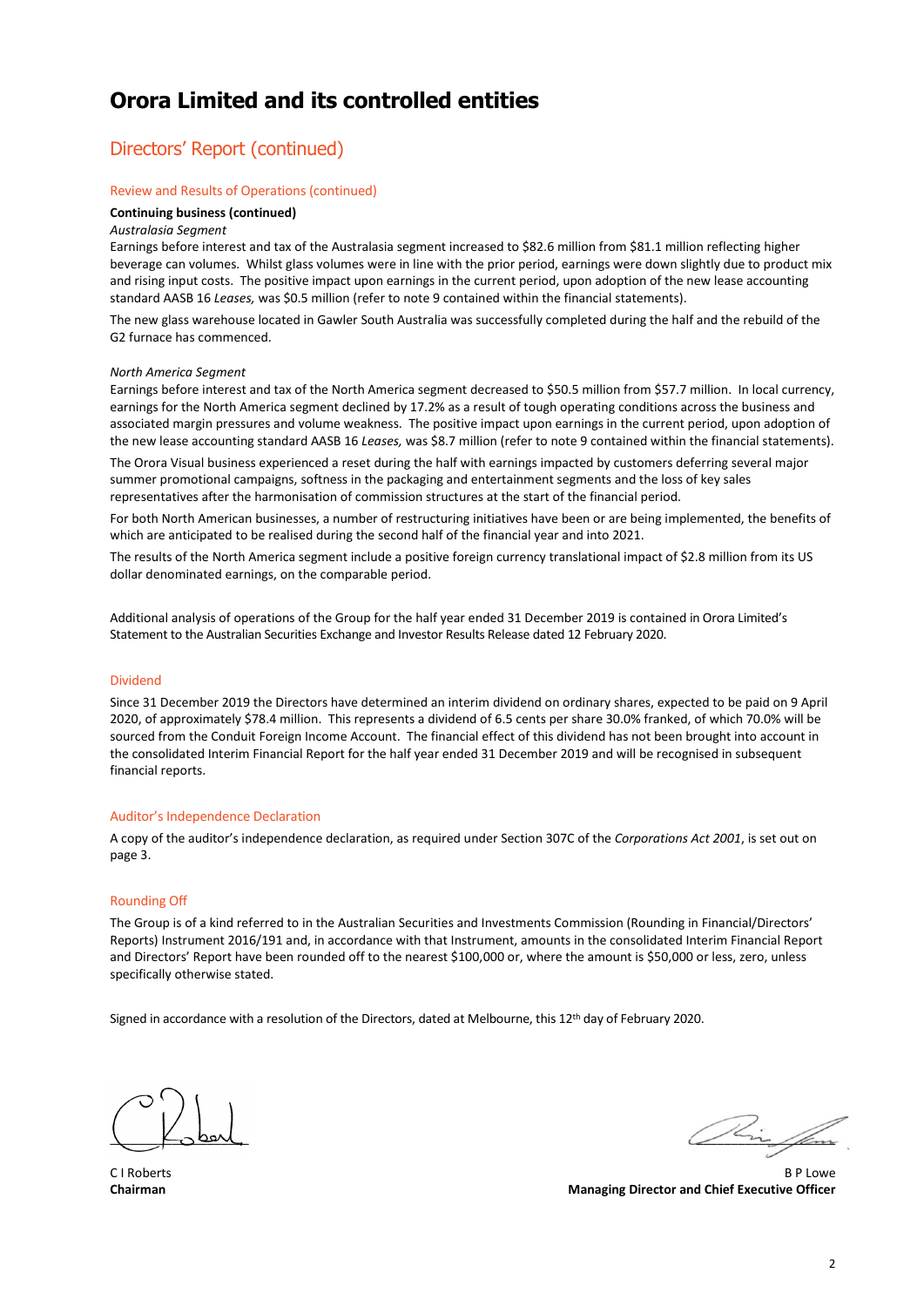

# *Auditor's Independence Declaration*

As lead auditor for the review of Orora Limited for the half-year ended 31 December 2019, I declare that to the best of my knowledge and belief, there have been:

- (a) no contraventions of the auditor independence requirements of the *Corporations Act 2001* in relation to the review; and
- (b) no contraventions of any applicable code of professional conduct in relation to the review.

This declaration is in respect of Orora Limited and the entities it controlled during the period.

Alscholen

Anton Linschoten Melbourne Partner PricewaterhouseCoopers

12 February 2020

*PricewaterhouseCoopers, ABN 52 780 433 757 2 Riverside Quay, SOUTHBANK VIC 3006, GPO Box 1331, MELBOURNE VIC 3001 T: 61 3 8603 1000, F: 61 3 8603 1999, www.pwc.com.au*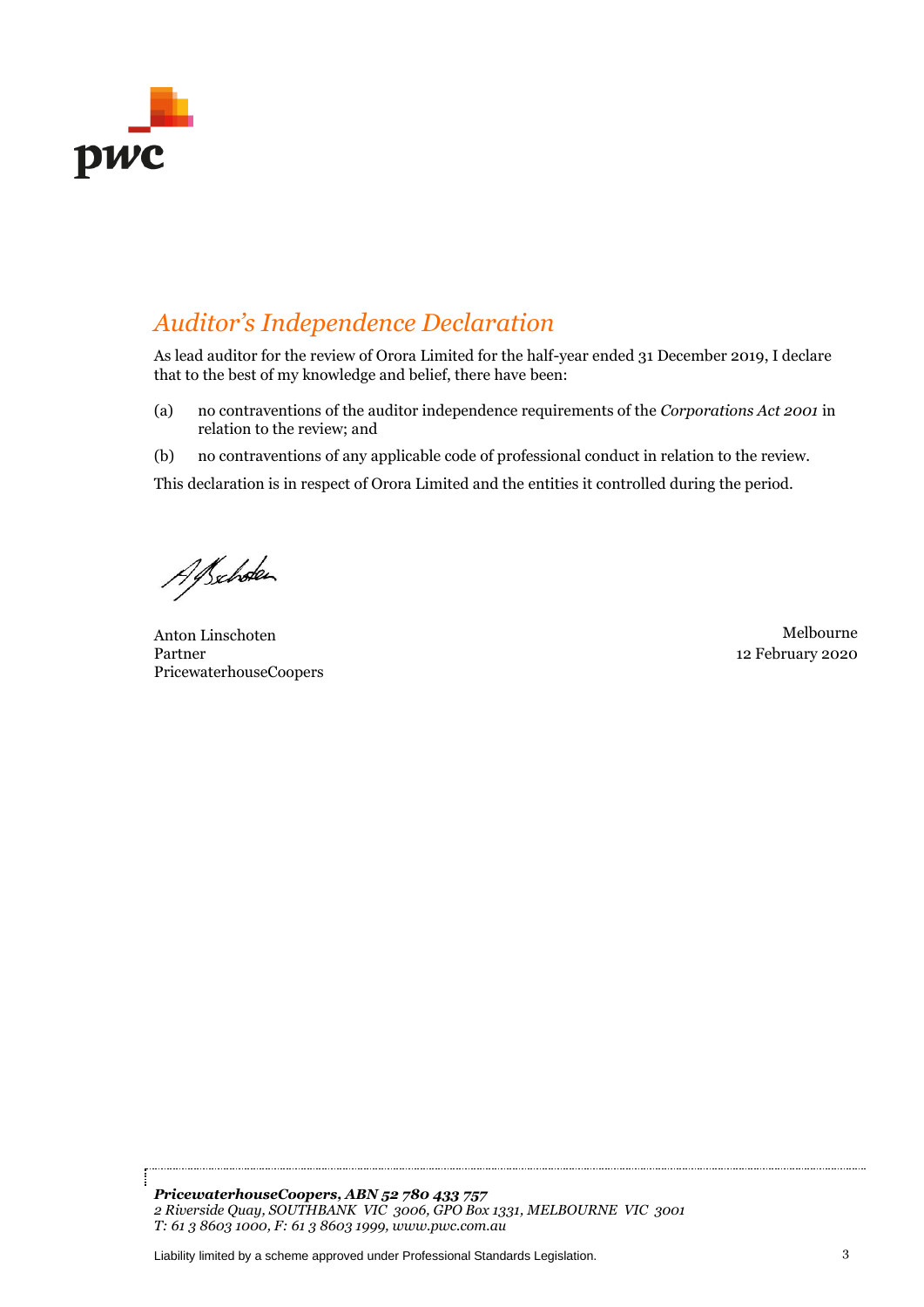### Consolidated Income Statement

For the six months ended 31 December 2019

| \$ million                                                                                   | <b>Note</b>    | <b>Dec 2019</b>    | Dec 2018 <sup>(1)</sup> |
|----------------------------------------------------------------------------------------------|----------------|--------------------|-------------------------|
| <b>Continuing Operations</b>                                                                 |                |                    |                         |
| Sales revenue<br>Cost of sales                                                               | $\overline{2}$ | 1,835.2            | 1,620.2                 |
| <b>Gross profit</b>                                                                          |                | (1,498.9)<br>336.3 | (1, 290.7)<br>329.5     |
|                                                                                              |                |                    |                         |
| Other income                                                                                 |                | 1.3                | 2.0                     |
| Sales and marketing expenses                                                                 |                | (102.4)            | (90.0)                  |
| General and administration expenses                                                          |                | (102.1)            | (102.7)                 |
| Profit from operations <sup>(1)</sup>                                                        |                | 133.1              | 138.8                   |
| Finance income                                                                               | $\overline{2}$ |                    | 0.1                     |
| Finance expenses <sup>(1)</sup>                                                              | $\overline{2}$ | (27.4)             | (17.9)                  |
| <b>Net finance costs</b>                                                                     |                | (27.4)             | (17.8)                  |
| Profit before related income tax expense                                                     | $\overline{2}$ | 105.7              | 121.0                   |
| Income tax expense                                                                           |                | (29.1)             | (32.6)                  |
| Profit from continuing operations                                                            |                | 76.6               | 88.4                    |
| <b>Discontinued Operations</b>                                                               |                |                    |                         |
| Profit from discontinued operations, net of tax                                              | $\mathbf{1}$   | 20.7               | 25.3                    |
| Profit for the financial period attributable to the owners of Orora Limited                  |                | 97.3               | 113.7                   |
|                                                                                              |                |                    |                         |
| <b>Cents</b>                                                                                 |                |                    |                         |
| Earnings per share for profit from continuing operations attributable to the ordinary equity |                |                    |                         |
| holders of Orora Limited                                                                     |                |                    |                         |
| Basic earnings per share                                                                     |                | 6.4                | 7.2                     |
| Diluted earnings per share                                                                   |                | 6.3                | 7.2                     |
| Earnings per share for profit attributable to the ordinary equity holders of Orora Limited   |                |                    |                         |
| Basic earnings per share                                                                     |                | 8.1                | 9.4                     |
| Diluted earnings per share                                                                   |                | 8.0                | 9.4                     |

Following the announcement of the sale of the Australasian Fibre business the financial results of this business are presented as a discontinued operation within this consolidated income statement. Accordingly, the financial results of the Fibre business are presented separately and the comparative period has been restated to reflect the current period presentation.

(1) The Group has initially applied AASB 16 *Leases* using the modified retrospective approach. Under this method, the comparative information has not been restated. For the six months to 31 December 2019, profit from continuing operations of \$133.1 million includes a depreciation charge of \$22.6 million relating to right-of-use assets, whilst included in finance expenses is an interest charge of \$6.8 million with respect to lease liabilities recognised under the new accounting standard. Lease payments for the six months to 31 December 2019 in respect of these lease arrangements assets totalled \$31.8 million. Prior to adoption of AASB 16 the \$31.8 million would have been recognised as an expense within profit from operations.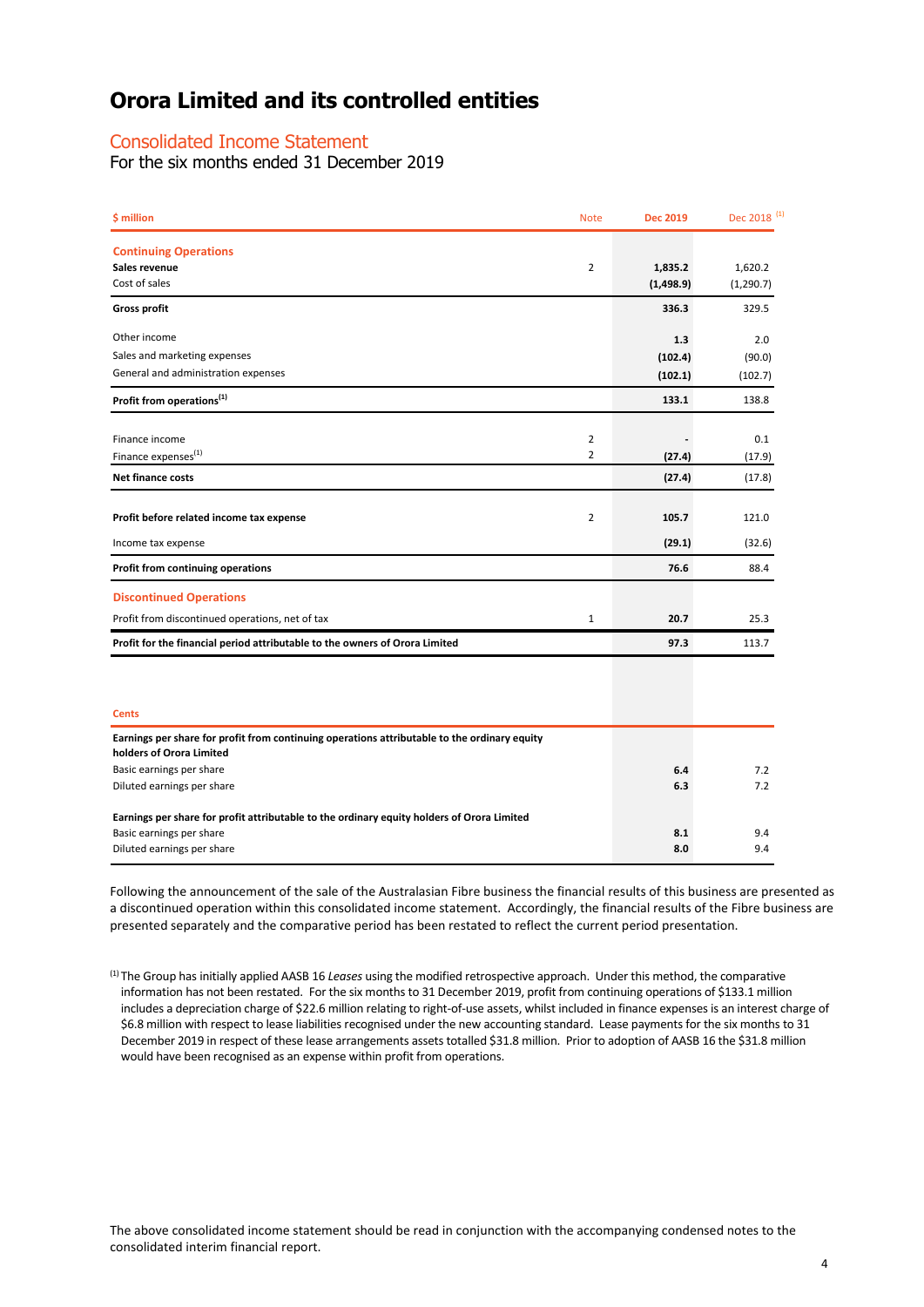### Consolidated Statement of Comprehensive Income

For the six months ended 31 December 2019

| \$ million                                                                                                      | <b>Note</b> | <b>Dec 2019</b> | Dec 2018 |
|-----------------------------------------------------------------------------------------------------------------|-------------|-----------------|----------|
| Profit for the financial period                                                                                 |             | 97.3            | 113.7    |
| Other comprehensive income/(expense)                                                                            |             |                 |          |
| Items that may be reclassified to profit or loss:                                                               |             |                 |          |
| Cash flow hedge reserve                                                                                         |             |                 |          |
| Unrealised (losses)/gains on cash flow hedges                                                                   |             | (3.0)           | 1.9      |
| Realised gains transferred to profit or loss                                                                    |             | (0.9)           | (3.5)    |
| Realised gains transferred to non-financial assets                                                              |             | (0.1)           | (0.1)    |
| Income tax relating to these items                                                                              |             | 1.2             | 0.5      |
| <b>Exchange fluctuation reserve</b>                                                                             |             |                 |          |
| Exchange differences on translation of foreign operations                                                       |             | (0.6)           | 15.7     |
| Net investment hedge of foreign operations                                                                      |             | 0.2             |          |
| Other comprehensive (expense)/income for the financial period, net of tax                                       |             | (3.2)           | 14.5     |
| Total comprehensive income for the financial period attributable to the owners of Orora Limited                 |             | 94.1            | 128.2    |
| Total comprehensive income for the financial period attributable to the owners of Orora Limited<br>arises from: |             |                 |          |
| Continuing operations                                                                                           |             | 73.1            | 104.1    |
| Discontinued operations                                                                                         | 1           | 21.0            | 24.1     |
|                                                                                                                 |             | 94.1            | 128.2    |

The consolidated statement of comprehensive income is presented on a total Group basis.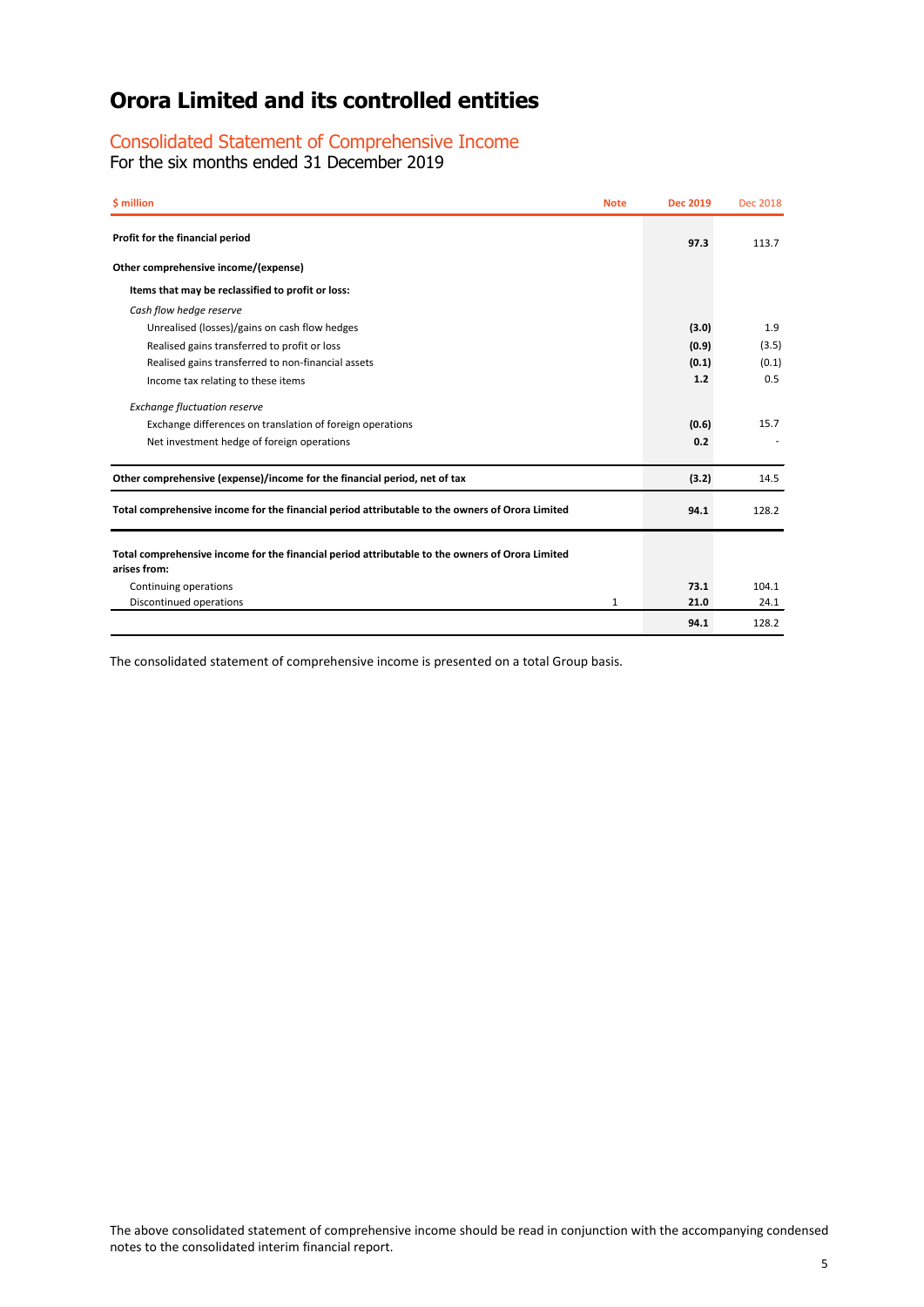### Consolidated Statement of Financial Position

As at 31 December 2019

| \$ million                                                    | <b>Note</b>  | <b>Dec 2019</b> | June 2019 <sup>(1)</sup> |
|---------------------------------------------------------------|--------------|-----------------|--------------------------|
| <b>Current assets</b>                                         |              |                 |                          |
| Cash and cash equivalents                                     |              | 83.8            | 70.3                     |
| Trade and other receivables                                   |              | 447.4           | 674.4                    |
| Inventories                                                   |              | 410.2           | 642.0                    |
| Derivatives                                                   |              | 2.2             | 4.0                      |
| Other current assets                                          |              | 72.3            | 55.5                     |
|                                                               |              | 1,015.9         | 1,446.2                  |
| Assets held for sale                                          | $\mathbf{1}$ | 1,941.5         |                          |
| <b>Total current assets</b>                                   |              | 2,957.4         | 1,446.2                  |
| <b>Non-current assets</b>                                     |              |                 |                          |
| Property, plant and equipment <sup>(1)</sup>                  | 9            | 907.5           | 1,765.5                  |
| Goodwill and intangible assets                                |              | 520.9           | 614.7                    |
| Derivatives                                                   |              | 3.5             | 4.3                      |
| Other non-current assets                                      |              | 80.0            | 87.0                     |
| <b>Total non-current assets</b>                               |              | 1,511.9         | 2,471.5                  |
| <b>Total assets</b>                                           |              | 4,469.3         | 3,917.7                  |
| <b>Current liabilities</b>                                    |              |                 |                          |
| Trade and other payables                                      |              | 727.5           | 999.1                    |
| Interest-bearing liabilities <sup>(1)</sup>                   | 9            | 49.6            | 1.0                      |
| Derivatives                                                   |              | 5.1             | 3.0                      |
| <b>Current tax liabilities</b>                                |              | 8.6             | 10.6                     |
| Provisions                                                    |              | 69.9            | 146.9                    |
|                                                               |              | 860.7           | 1,160.6                  |
| Liabilities directly associated with the assets held for sale | $\mathbf{1}$ | 630.8           |                          |
| <b>Total current liabilities</b>                              |              | 1,491.5         | 1,160.6                  |
| <b>Non-current liabilities</b>                                |              |                 |                          |
| Other payables                                                |              | 0.8             | 12.3                     |
| Interest-bearing liabilities <sup>(1)</sup>                   | 9            | 1,331.3         | 959.3                    |
| Derivatives                                                   |              | 2.3             | 2.6                      |
| Deferred tax liabilities                                      |              | 21.0            | 82.3                     |
| Provisions                                                    |              | 38.5            | 56.1                     |
| <b>Total non-current liabilities</b>                          |              | 1,393.9         | 1,112.6                  |
| <b>Total liabilities</b>                                      |              | 2,885.4         | 2,273.2                  |
| <b>NET ASSETS</b>                                             |              | 1,583.9         | 1,644.5                  |
| <b>Equity</b>                                                 |              |                 |                          |
| Contributed equity                                            | 3            | 484.8           | 488.0                    |
| Treasury shares                                               | 3            | (2.0)           | (3.9)                    |
| Reserves                                                      |              | 156.5           | 164.7                    |
| Retained earnings                                             |              | 944.6           | 995.7                    |
| <b>TOTAL EQUITY</b>                                           |              | 1,583.9         | 1,644.5                  |
|                                                               |              |                 |                          |

Following the announcement of the sale of the Australasian Fibre business, this business is presented as held for sale in the consolidated statement of financial position as at 31 December 2019. As a consequence all the assets and liabilities of the disposal group, for the current period, are presented separately in the balance sheet as a current asset and current liability. The comparative period has not been restated to reflect current period presentation.

(1) The Group has initially applied AASB 16 *Leases* using the modified retrospective approach. Under this method, the comparative information has not been restated. As at 31 December 2019, in accordance with the new standard, the Group has recognised right-ofuse assets totalling \$233.7 million which are included within property, plant and equipment, and lease liabilities of \$49.0 million and \$251.6 million within current and non-current interest bearing liabilities, respectively in relation to its continuing operations. Refer note 9 for further details, including balances related to the discontinued operations.

The above consolidated statement of financial position should be read in conjunction with the accompanying condensed notes to the consolidated interim financial report.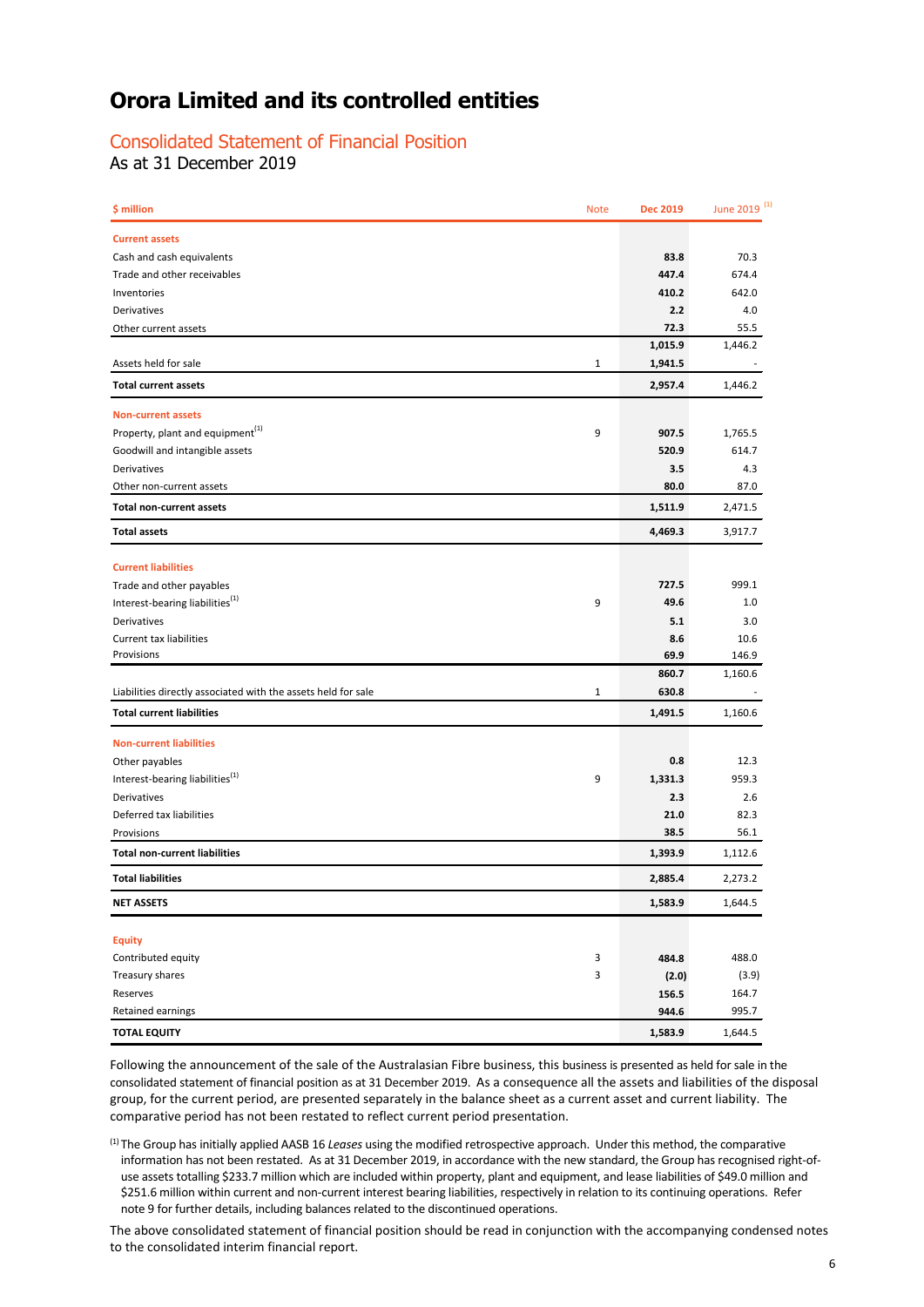### Consolidated Statement of Changes in Equity

For the six months ended 31 December 2019

|                                                           |             |                          | <b>Attributable to owners of Orora Limited</b> |                          |              |
|-----------------------------------------------------------|-------------|--------------------------|------------------------------------------------|--------------------------|--------------|
|                                                           |             | <b>Contributed</b>       |                                                | <b>Retained</b>          | <b>Total</b> |
| \$ million                                                | <b>Note</b> | equity                   | <b>Reserves</b>                                | earnings                 | equity       |
| Balance at 1 July 2019                                    |             | 484.1                    | 164.7                                          | 995.7                    | 1,644.5      |
| Impact of change in accounting policy $(1)$               | 9           |                          |                                                | (70.2)                   | (70.2)       |
| Restated balance at 1 July 2019                           |             | 484.1                    | 164.7                                          | 925.5                    | 1,574.3      |
| Net profit for the financial period                       |             |                          |                                                | 97.3                     | 97.3         |
| Other comprehensive income/(loss):                        |             |                          |                                                |                          |              |
| Unrealised losses on cash flow hedges                     |             |                          | (3.0)                                          |                          | (3.0)        |
| Realised gains transferred to profit or loss              |             |                          | (0.9)                                          |                          | (0.9)        |
| Realised gains transferred to non-financial assets        |             |                          | (0.1)                                          |                          | (0.1)        |
| Exchange differences on translation of foreign operations |             |                          | (0.4)                                          |                          | (0.4)        |
| Deferred tax                                              |             | $\overline{\phantom{a}}$ | 1.2                                            | $\overline{\phantom{a}}$ | 1.2          |
| Total other comprehensive expense                         |             |                          | (3.2)                                          | $\overline{\phantom{a}}$ | (3.2)        |
| Transactions with owners in their capacity as owners:     |             |                          |                                                |                          |              |
| Proceeds received from employees on exercise of options   |             | 7.7                      |                                                |                          | 7.7          |
| Purchase of treasury shares                               | 3           | (16.5)                   |                                                |                          | (16.5)       |
| Restriction lifted on shares issued under CEO Grant       | 3           | 0.2                      |                                                |                          | 0.2          |
| Shares used to settle Team Member Share Plan Issue        | 3           | 0.6                      |                                                |                          | 0.6          |
|                                                           | 4           |                          |                                                |                          |              |
| Dividends paid                                            |             |                          |                                                | (78.2)                   | (78.2)       |
| Settlement of options and performance rights              |             | 6.7                      | (6.7)                                          |                          |              |
| Share-based payment expense                               | 5           |                          | 1.7                                            |                          | 1.7          |
| <b>Balance at 31 December 2019</b>                        |             | 482.8                    | 156.5                                          | 944.6                    | 1,583.9      |
| Balance at 1 July 2018                                    |             | 479.9                    | 152.1                                          | 998.5                    | 1,630.5      |
| Impact of change in accounting policy <sup>(2)</sup>      |             |                          |                                                | (7.3)                    | (7.3)        |
|                                                           |             |                          |                                                |                          |              |
| Restated balance at 1 July 2018                           |             | 479.9                    | 152.1                                          | 991.2                    | 1,623.2      |
| Net profit for the financial period                       |             |                          |                                                | 113.7                    | 113.7        |
| Other comprehensive income/(loss):                        |             |                          |                                                |                          |              |
| Unrealised gains on cash flow hedges                      |             |                          | 1.9                                            |                          | 1.9          |
| Realised gains transferred to profit or loss              |             |                          | (3.5)                                          |                          | (3.5)        |
| Realised gains transferred to non-financial assets        |             |                          | (0.1)                                          |                          | (0.1)        |
| Exchange differences on translation of foreign operations |             |                          | 15.7                                           |                          | 15.7         |
| Deferred tax                                              |             |                          | 0.5                                            | ٠                        | 0.5          |
| Total other comprehensive income                          |             |                          | 14.5                                           |                          | 14.5         |
| Transactions with owners in their capacity as owners:     |             |                          |                                                |                          |              |
| Proceeds received from employees on exercise of options   |             | 5.4                      |                                                |                          | 5.4          |
| Purchase of treasury shares                               | 3           | (10.5)                   |                                                |                          | (10.5)       |
| Restriction lifted on shares issued under CEO Grant       | 3           | 0.1                      |                                                |                          | 0.1          |
| Shares used to settle Team Member Share Plan Issue        | 3           | 1.2                      |                                                |                          | 1.2          |
| Dividends paid                                            | 4           | $\overline{\phantom{a}}$ |                                                | (78.4)                   | (78.4)       |
| Settlement of options and performance rights              |             | 7.5                      | (7.5)                                          |                          |              |
|                                                           | 5           |                          |                                                |                          |              |
| Share-based payment expense                               |             |                          | 3.8                                            |                          | 3.8          |
| Balance at 31 December 2018                               |             | 483.6                    | 162.9                                          | 1,026.5                  | 1,673.0      |

The consolidated statement of changes in equity is presented on a total Group basis.

(1) The Group has initially applied AASB 16 *Leases* using the modified retrospective approach. Under this method, the comparative information has not been restated. Refer note 9 for further details.

(2)The Group initially applied AASB 15 *Revenue from Contracts with Customers* using the cumulative effect method from 1 July 2018. Refer to the Annual Report of the Group as at and for the year ended 30 June 2019 for additional information.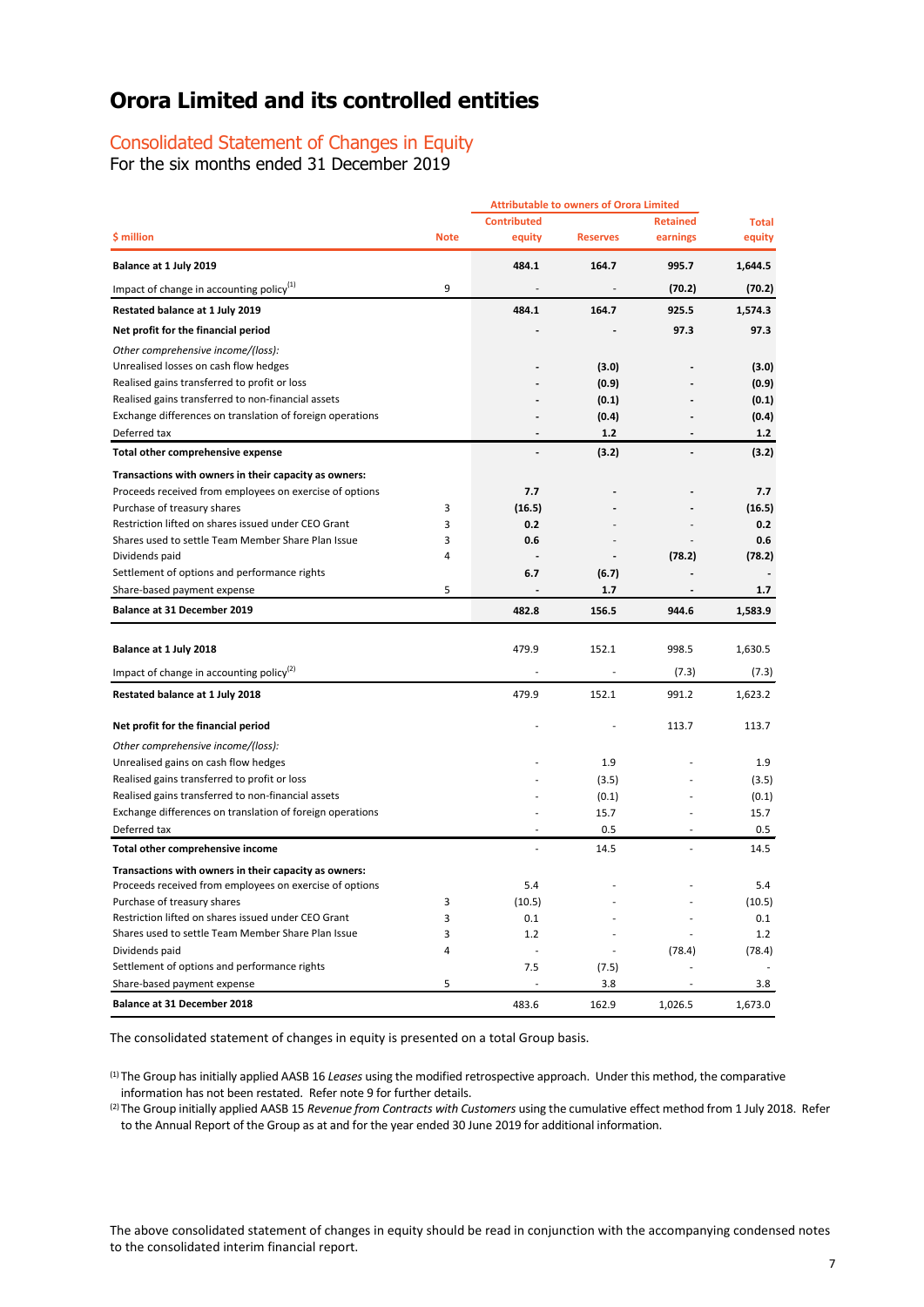### Consolidated Cash Flow Statement

For the six months ended 31 December 2019

| \$ million                                                                           | <b>Note</b> | <b>Dec 2019</b>  | Dec $2018^{(1)}$ |
|--------------------------------------------------------------------------------------|-------------|------------------|------------------|
| Cash flows from/(used in) operating activities                                       |             |                  |                  |
| Profit for the financial period                                                      |             | 97.3             | 113.7            |
| Depreciation                                                                         | 9           | 79.2             | 63.0             |
| Amortisation of intangible assets                                                    |             | 6.1              | 5.4              |
| Net finance costs <sup>(1)</sup>                                                     |             | 31.8             | 17.8             |
| Net (gain)/loss on disposal of non-current assets                                    |             | (0.5)            | 0.4              |
| Fair value loss on financial instruments at fair value through income statement      |             | 0.1              | 0.3              |
| Share-based payment expense                                                          |             | 1.7              | 3.8              |
| Net impairment and other sundry items                                                |             | 11.8             | 10.4             |
| Income tax expense                                                                   |             | 37.6             | 43.6             |
| Operating cash inflow before changes in working capital and provisions               |             | 265.1            | 258.4            |
| - (Increase)/Decrease in prepayments and other operating assets                      |             | (21.6)           | (14.0)           |
| - (Decrease)/Increase in provisions                                                  |             | (23.9)           | (11.8)           |
| - (Increase)/Decrease in trade and other receivables                                 |             | 34.1             | (7.3)            |
| - (Increase)/Decrease in inventories                                                 |             | (44.4)           | (46.9)           |
| - Increase/(Decrease) in trade and other payables                                    |             | (16.9)           | 1.8              |
|                                                                                      |             | 192.4            | 180.2            |
| Interest received                                                                    |             |                  | 0.1              |
| Interest and borrowing costs paid <sup>(1)</sup>                                     |             | (32.1)           | (19.4)           |
| Income tax paid                                                                      |             | (35.6)           | (36.1)           |
| Net cash inflow from operating activities <sup>(1)</sup>                             |             | 124.7            | 124.8            |
|                                                                                      |             |                  |                  |
| Cash flows from/(used in) investing activities                                       |             |                  |                  |
| Granting of loans to associated companies and other persons                          |             | (0.7)            | (1.5)            |
| Payments for acquisition of controlled entities and businesses, net of cash acquired |             | (5.6)            | (142.0)          |
| Payments for property, plant and equipment and intangible assets                     |             | (95.2)           | (73.9)           |
| Proceeds on disposal of non-current assets                                           |             | 0.3              | $1.0\,$          |
| Net cash flows used in investing activities                                          |             | (101.2)          | (216.4)          |
|                                                                                      |             |                  |                  |
| Cash flows from/(used in) financing activities                                       |             |                  |                  |
| Proceeds from exercise of employee share options                                     |             | 7.7              | 5.4              |
| Payments for treasury shares                                                         |             | (16.5)           | (10.5)           |
| Proceeds from borrowings                                                             |             | 1,062.3          | 1,013.8          |
| Repayment of borrowings<br>Principal lease repayments <sup>(1)</sup>                 | 9           | (943.2)          | (827.2)          |
| Dividends paid and other equity distributions                                        | 4           | (41.0)<br>(78.2) | (78.4)           |
|                                                                                      |             |                  |                  |
| Net cash flows (used)/from in financing activities                                   |             | (8.9)            | 103.1            |
| Net increase in cash held                                                            |             | 14.6             | 11.5             |
| Cash and cash equivalents at the beginning of the financial period                   |             | 70.3             | 87.6             |
| Effects of exchange rate changes on cash and cash equivalents                        |             | (1.1)            | 11.4             |
| Cash and cash equivalents at the end of the financial period                         |             | 83.8             | 110.5            |
|                                                                                      |             |                  |                  |

The consolidated cash flow statement is presented on a total Group basis. Refer to note 1 for further information on the cash flows of the Australasian Fibre business.

(1) The Group has initially applied AASB 16 *Leases* using the modified retrospective approach. Under this method, the comparative information has not been restated. As at 31 December 2019, the net cash inflow from operating activities includes an outflow of \$11.3 million in respect of the interest expense relating to lease liabilities recognised under the new standard whilst the net cash flows used in financing activities includes principal lease repayments of \$41.0 million. In the comparative period cash flows relating to leasing activities, of \$44.1 million were recognised in the net cash inflow from operating activities. Refer to note 9 for further details.

The above consolidated cash flow statement should be read in conjunction with the accompanying condensed notes to the consolidated interim financial report.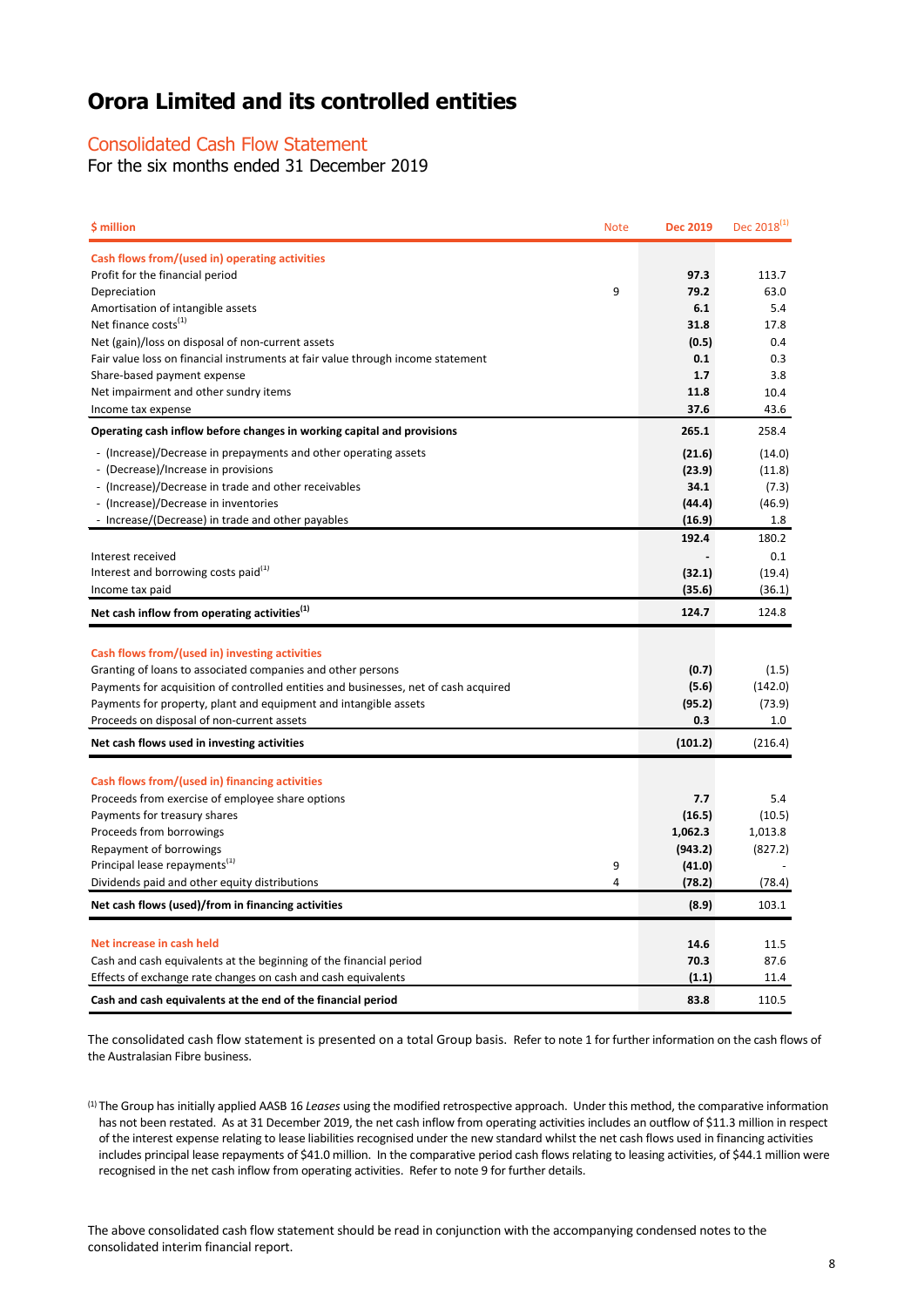## Condensed Notes to the Consolidated Interim Financial Report

For the six months ended 31 December 2019

### About this report

Orora Limited (the Company) is a for-profit entity for the purposes of preparing this financial report and is domiciled in Australia. These condensed consolidated interim financial statements ('interim financial report') as at and for the six months ended 31 December 2019 comprise the Company and its subsidiaries (together referred to as the 'Group'). The Group is primarily involved in the manufacture and supply of packaging products and services to the grocery, fast moving consumer goods and industrial markets.

These interim financial statements for the Group for the six months ended 31 December 2019 were approved by the Company's Board of Directors on 12 February 2020. The Directors have the power to amend and reissue the interim financial report.

The Annual Report of the Group as at and for the year ended 30 June 2019 is available upon request from the Company's registered office at 109 Burwood Road, Hawthorn 3122, Victoria, Australia or a[t www.ororagroup.com.](http://www.ororagroup.com/)

This interim financial report:

- has been prepared in accordance with the requirements of Accounting Standard AASB 134 *Interim Financial Reporting* (AASB 134) and the *Corporations Act 2001;*
- does not include all of the information required for a full financial report, and should be read in conjunction with the Annual Report of the Group as at and for the year ended 30 June 2019 and any public announcements made by Orora Limited and its controlled entities during the half year in accordance with continuous disclosure obligations arising under the *Corporations Act 2001*;
- has been prepared under historical cost basis except for financial instruments which have been measured at fair value. Non-derivative financial instruments are measured at fair through the income statement;
- is presented in Australian dollars with values rounded to the nearest \$100,000 unless otherwise stated, in accordance with the ASIC Corporations (Rounding in Financial/Directors' Reports) Instrument 2016/191;
- presents reclassified comparative information where required for consistency with the current period presentation, including presentation of discontinued operations throughout this Interim Financial Report;
- adopts all new and amended Accounting Standards and Interpretations issued by the AASB that are relevant to the operations of the Group and effective for reporting periods beginning on or after 1 July 2019;
- does not early adopt any Accounting Standards and Interpretations that have been issued or amended but are not yet effective; and
- has applied the Group accounting policies consistently to all periods presented, except as described in note 9.

### Judgements and estimates

The preparation of the financial statements requires management to exercise judgement in applying the Group's accounting policies. It also requires the use of estimates and assumptions that affect the reported amounts of assets, liabilities, income and expenses.

The judgement, estimates and assumptions applied in the interim financial statements, including the key sources of estimation uncertainty are the same as those applied in the Group's last Annual Report for the year ended 30 June 2019.

### **Contingent decommissioning liability**

During the year ended 30 June 2019 the Group recognised a significant item expense of \$50.0 million (after tax \$35.0 million) relating to additional costs associated with the decommissioning of the former Petrie site, refer note 1.2 of the 30 June 2019 Annual Report. The recognition of the additional decommissioning costs followed ongoing project review and reassessment of remediation requirements at the site in respect of estimated costs to complete.

The decommissioning of the Petrie site is a significant and complex exercise involving multiple government agencies. During the year ended 30 June 2019 the Group entered into an amended contract with the landowner in respect of finalisation of the scope for the final phase of remediation and decommissioning which resulted in the estimated costs to complete the remaining decommissioning to be higher than previously contemplated. The Group has engaged a specialist environmental consulting firm to manage the completion of the remaining remediation works.

The provision recognised as at 31 December 2019 represents management's best estimate using all currently available information and considering applicable legislative and environmental regulations.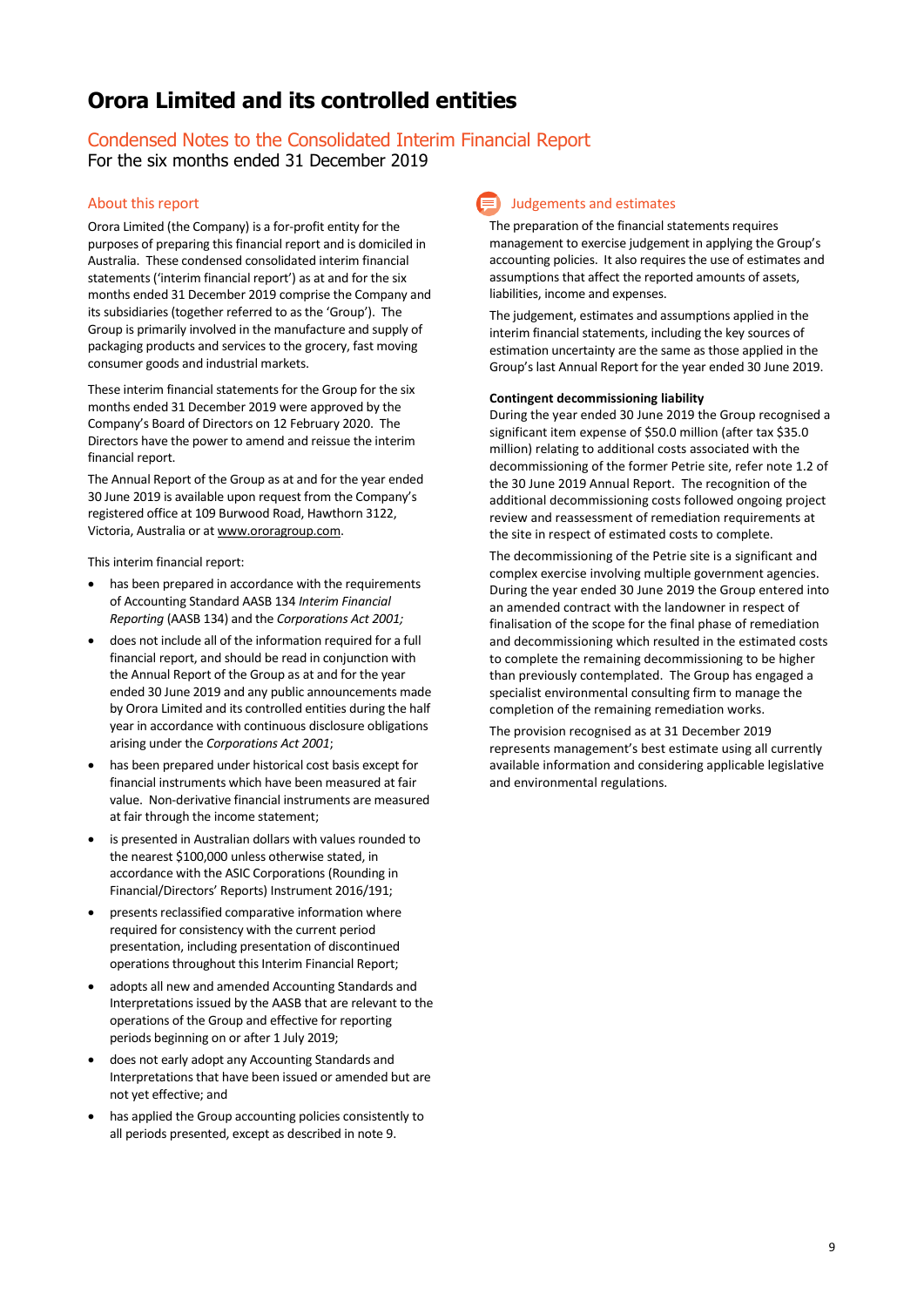### Condensed Notes to the Consolidated Interim Financial Report For the six months ended 31 December 2019

### New and amended accounting standards and interpretations

All new and amended Australian Accounting Standards and Interpretations mandatory as at 1 July 2019 to the Group have been adopted, including AASB 16 *Leases.*

The adoption of AASB 16*,* has resulted in a change to the Groups accounting policies and has had a significant impact upon the financial position of the Group. The impact of which is disclosed in note 9.

The adoption of the other amending standards has not resulted in a change to the financial performance or position of the Group.

### **Issued but not yet effective**

There are a number of new or amended accounting standards issued by the AASB that are relevant to current operations and may impact the Group in the period of initial application. They are available for early adoption but have not been applied in preparing this interim financial report.

The following amended standards and interpretations are not expected to have a significant impact on the Group's consolidated financial statements:

- Revised *Conceptual Framework for Financial Reporting*
- *AASB 2018-6 Amendments to Australian Accounting Standards Definition of a Business (AASB 3)*
- AASB 2018-7 A*mendments to Australian Accounting Standards – Definition of Material (AASB 101 and AASB 108)*
- AASB 17 Insurance Contracts.

### 1. Disposal group held for sale and discontinued operation

### Accounting policy

A discontinued operation is a component of the Group's business, the operations and cash flows of which can be clearly distinguished from the rest of the Group and which:

- represents a separate major line of business or geographic area of operations;
- is part of a single co-ordinated plan to dispose of a separate major line of business or geographic area of operations; or
- is a subsidiary acquired exclusively with a view to resale.

Classification as a discontinued operation occurs at the earlier of disposal or when the operation meets the criteria to be classified as held for sale.

When an operation is classified as a discontinued operation, the comparative information of the income statement and other comprehensive income is re-presented as if the operation had been discontinued from the start of the comparative year.

#### Sale of Australasian Fibre business

On 10 October 2019, the Group entered into a binding agreement to sell its Australasian Fibre business (Fibre) to a wholly owned subsidiary of Nippon Paper Industries Co., Limited (Nippon) for an enterprise value of \$1,720.0 million. The completion of the sale is expected to occur during March 2020, subject to customary conditions, including regulatory approvals.

The Fibre business operates across both Australia and New Zealand with products manufactured including corrugated boxes, cartons and sacks and recycled paper.

At 31 December 2019 the Fibre business is classified as a disposal group held for sale and as a discontinued operation. In accordance with AASB 5 *Non-current Assets Held for Sale and Discontinued Operations,* upon classification as held for sale, depreciation and amortisation of non-current assets within the disposal group ceases from the date of this classification.

The financial statements have been presented in the following manner to represent the Fibre business as a held for sale and a discontinued operation:

- the consolidated income statement presents the Fibre business as a discontinued operation. As a consequence the financial results of the Fibre business are presented separately within the consolidated income statement. The comparative period has been restated to reflect the current period presentation;
- the consolidated balance sheet presents the Fibre business as a disposal group held for sale. As a result all the assets and liabilities of the disposal group, for the current period, are presented separately in the balance sheet as a current asset and current liability. The comparative period has not been restated to reflect current period presentation;
- the consolidated statement of comprehensive income, the consolidated statement of changes in equity and the consolidated cash flow statement have been presented on a total Group basis.

Financial information relating to the discontinued operation is set out below.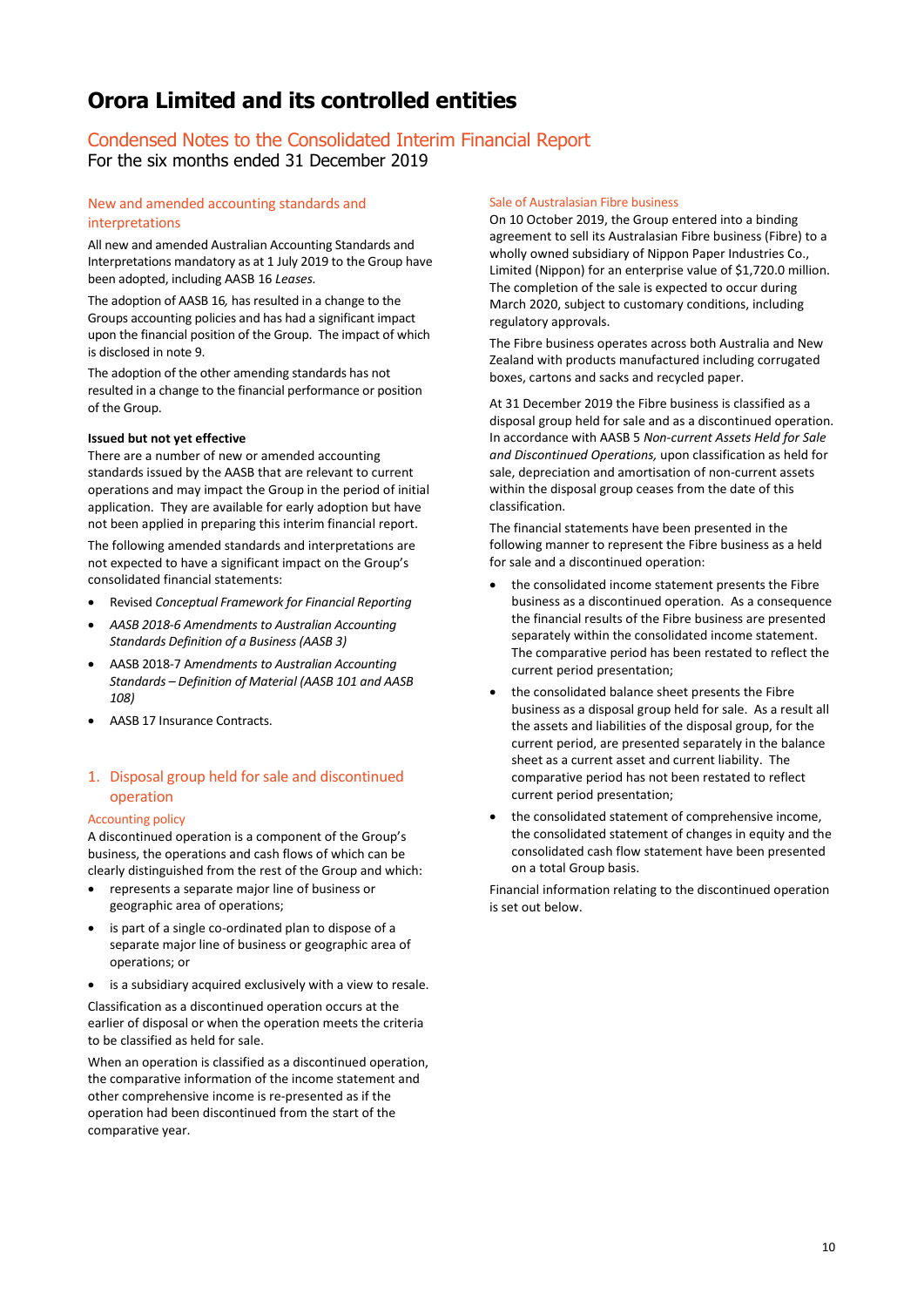### Condensed Notes to the Consolidated Interim Financial Report

For the six months ended 31 December 2019

### 1. Disposal group held for sale and discontinued operation (continued)

Results of discontinued operation

The results of the Fibre business for the period are presented below:

| <b>S</b> million                                                          | Dec 2019         | Dec 2018         |
|---------------------------------------------------------------------------|------------------|------------------|
| External revenue<br><b>External expenses</b>                              | 643.7<br>(614.5) | 685.3<br>(649.0) |
| <b>Profit from operations</b>                                             | 29.2             | 36.3             |
| Income tax expense                                                        | (8.5)            | (11.0)           |
| Profit from discontinued operations, net of<br>$\text{tax}^{(1)}$         | 20.7             | 25.3             |
| Total comprehensive income from<br>discontinued operations <sup>(1)</sup> | 21.0             | 24.1             |
| Basic earnings per share<br>Diluted earnings per share                    | 1.7<br>1.7       | 2.2<br>2.2       |

(1) The profit from discontinued operations, net of tax, and total comprehensive income from discontinued operations is entirely attributable to the owners of the Orora Limited.

#### Assets and liabilities of disposal group classified as held for sale

The major classes of assets and liabilities of the Fibre business, classified as held for sale at 31 December 2019, are as follows:

| \$ million                                            | <b>Dec 2019</b> |
|-------------------------------------------------------|-----------------|
| Property, plant and equipment                         | 1,134.1         |
| Right-of-use assets                                   | 224.5           |
| Intangible assets                                     | 94.3            |
| Inventories                                           | 268.3           |
| Trade and other receivables                           | 196.5           |
| Other assets                                          | 23.8            |
| <b>Assets held for sale</b>                           | 1,941.5         |
|                                                       |                 |
| Trade and other payables                              | 255.1           |
| Lease liabilities                                     | 254.7           |
| Deferred tax liabilities                              | 53.6            |
| Provisions                                            | 67.4            |
| Liabilities held for sale                             | 630.8           |
|                                                       |                 |
| Cash flow hedge reserve, net of tax                   | 0.4             |
| Exchange fluctuation reserve, net of tax              | (6.2)           |
| Reserve of disposal group classified as held for sale | (5.8)           |

Cash flows from/(used in) discontinued operations The net cash flows incurred by the Fibre business are as follows:

| \$ million                                       | Dec 2019 | Dec 2018 |
|--------------------------------------------------|----------|----------|
| Net cash flow (used)/from operating activities   | (6.4)    | 31.8     |
| Net cash flows used in investing activities      | (31.6)   | (43.4)   |
| Net cash flow used in financing activities $(1)$ | (16.0)   | 0.0      |
| Net cash outflow for the period                  | (54.0)   | (11.6)   |

 $(1)$  Net cash flow used in financing activities represents principle lease payments made for lease liabilities recognised in accordance with AASB 16, refer note 9. In the comparative period these cash flows would have been recognised in the net cash inflow from operating activities.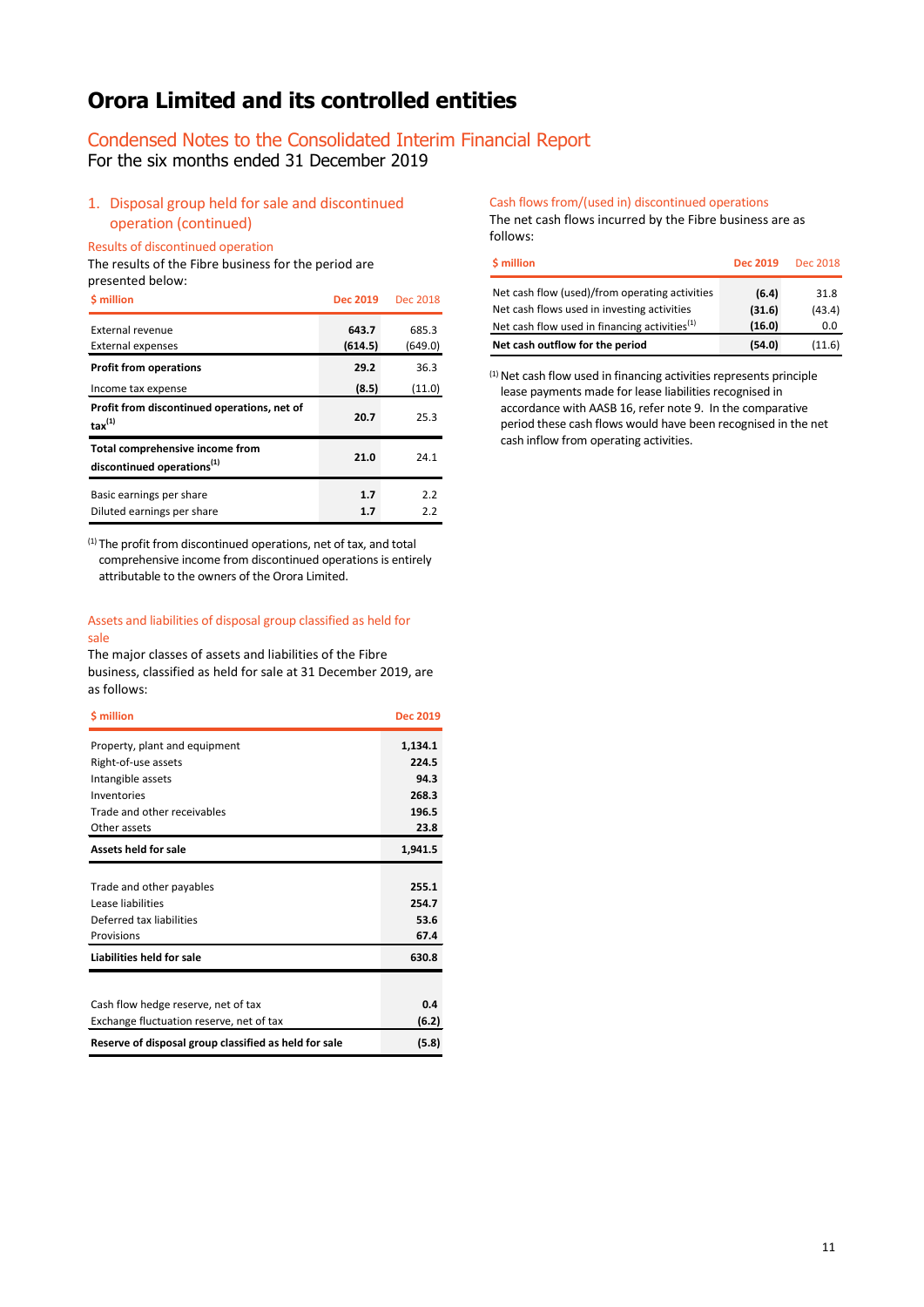# Condensed Notes to the Consolidated Interim Financial Report

For the six months ended 31 December 2019

### 2. Segment information

### Understanding the segment results

The Group's operating segments are organised and managed according to their geographical location. Each segment represents a strategic business that offers different products and operates in different industries and markets.

The Corporate Executive Team, the chief operating decisionmakers (CODM), monitor the operating results of the business separately for the purpose of making decisions about resource allocation and performance assessment.

On 10 October 2019, Orora entered into a binding agreement to sell its Australian Fibre business. The financial performance and position of these operations have been presented as held for sale and discontinued operations within this Interim Financial Report. The following segment information has been presented for continuing operations only. Refer note 1 for the financial results and position of the Australasia Fibre business.

Segment performance is evaluated based on earnings before significant items, interest and related income tax expense (EBIT). This measure excludes discontinued operations and the effects of individually significant non-recurring gains/losses which may have an impact on the quality of earnings, whilst including items directly attributable to the segment as well as those that can be allocated on a reasonable basis.

Interest income and expenditure and other finance costs, excluding interest expense related to lease liabilities, are not allocated to the segments, as this type of activity is managed on a Group basis. Transfer prices between segments are priced on an 'arms-length' basis, in a manner similar to transactions with third parties, and are eliminated on consolidation.

The following summary describes the operations of each reportable segment.

### **Orora Australasia**

This segment focuses on the manufacture of beverage packaging products within Australia and New Zealand. The products manufactured by this segment include glass bottles, beverage cans and wine closures.

### **Orora North America**

This segment, predominately located in North America, purchases, warehouses, sells and delivers a wide range of packaging and other related materials. The business also includes integrated corrugated sheet and box manufacturing and equipment sales capabilities and point of purchase retail display solutions and other visual communication services.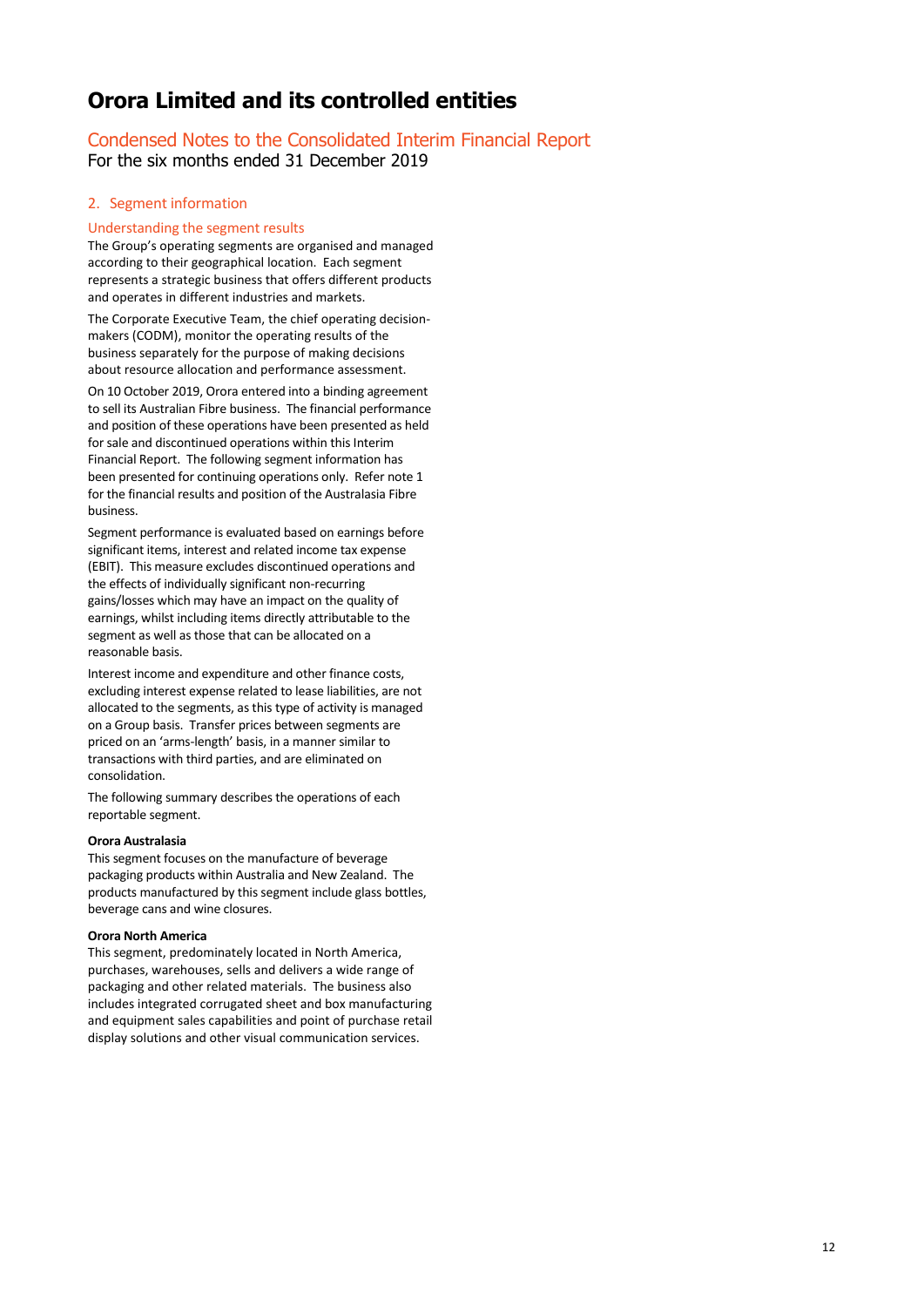### Condensed Notes to the Consolidated Interim Financial Report For the six months ended 31 December 2019

### 2. Segment Information (continued)

The following segment information was provided to the Corporate Executive Team for the reportable segments for the half year ended 31 December 2019.

|                                                                                                       |             | <b>Australasia</b> |              | <b>North America</b> |                  | <b>Total Reported</b> |              |
|-------------------------------------------------------------------------------------------------------|-------------|--------------------|--------------|----------------------|------------------|-----------------------|--------------|
| \$ million                                                                                            | <b>Note</b> | 2019               | $2018^{(1)}$ | 2019                 | $2018^{(1),(2)}$ | 2019                  | $2018^{(1)}$ |
| Reportable segment revenue                                                                            |             |                    |              |                      |                  |                       |              |
| Revenue from external customers                                                                       | 412.2       |                    | 402.6        | 1,423.0              | 1,217.6          | 1,835.2               | 1,620.2      |
| Total reportable segment revenue from continuing operations <sup>(3)</sup>                            | 412.2       |                    | 402.6        | 1,423.0              | 1,217.6          | 1,835.2               | 1,620.2      |
| Reportable segment earnings                                                                           |             |                    |              |                      |                  |                       |              |
| Earnings before significant items, interest, tax, depreciation and amortisation                       | 105.4       |                    | 102.0        | 89.4                 | 74.1             | 194.8                 | 176.1        |
| Depreciation and amortisation <sup>(1)</sup>                                                          |             | (22.8)             | (20.9)       | (38.9)               | (16.4)           | (61.7)                | (37.3)       |
| Earnings before significant items, interest and tax                                                   |             | 82.6               | 81.1         | 50.5                 | 57.7             | 133.1                 | 138.8        |
| Allocated finance expense - lease liabilities interest <sup>(1)</sup>                                 |             | (0.4)              |              | (6.4)                |                  | (6.8)                 |              |
| Earnings before significant items, unallocated interest and tax for continuing operations             |             | 82.2               | 81.1         | 44.1                 | 57.7             | 126.3                 | 138.8        |
| Reconciliation to profit/(loss)                                                                       |             |                    |              |                      |                  |                       |              |
| Unallocated finance income                                                                            |             |                    |              |                      |                  |                       | 0.1          |
| Unallocated finance expense                                                                           |             |                    |              |                      |                  | (20.6)                | (17.9)       |
| Consolidated profit before income tax expense from continuing operations                              |             |                    |              |                      |                  | 105.7                 | 121.0        |
| Operating free cash flow from continuing operations <sup>(4)</sup>                                    |             | 70.9               | 84.1         | 41.5                 | 41.9             | 112.4                 | 126.0        |
| Reconciliation to cash flow from operating activities                                                 |             |                    |              |                      |                  |                       |              |
| Add back investing cash outflow activities included in segment operating free cash flow               |             |                    |              |                      |                  | 50.0                  | 22.5         |
| Add back princpal lease repayments included in segment operating free cash flow                       |             |                    |              |                      |                  | 25.0                  |              |
| Add interest and tax operating cash outflow activities excluded from segment operating free cash flow |             |                    |              |                      |                  | (56.3)                | (55.5)       |
| Add net cash outflow from operating activities for discontinued operations                            | 1           |                    |              |                      |                  | (6.4)                 | 31.8         |
| Net cash flow from operating activities from total operations                                         |             |                    |              |                      |                  | 124.7                 | 124.8        |

(1) The Group has initially applied AASB 16 *Leases* using the modified retrospective approach. Under this method, the comparative information has not been restated. The depreciation and amortisation expense for the six months to 31 December 2019 includes a depreciation charge of \$22.6 million relating to right-of-use assets recognised on application of the new standard. Lease payments for the six months to 31 December 2019, in respect of these right-of-use assets totalled \$31.8 million. Prior to adoption of AASB 16 these payments would have been recognised as an expense in 'earnings before significant items, interest, tax, depreciation and amortisation'. Refer note 9 for further details.

(2) For the period to 31 December 2018 the North America segment includes the results of Pollock Investments acquired in November 2018 and Bronco Packaging acquired in August 2018 (refer note 8). <sup>(3)</sup> Across all segments, in accordance with AASB 15 *Revenue from Contracts with Customers*, the timing of revenue recognition materially occurs at a point in time.

(4) Operating free cash flow represents the cash flow generated from Orora's operating and investing activities, including principal and interest lease payments, before interest, tax and dividends.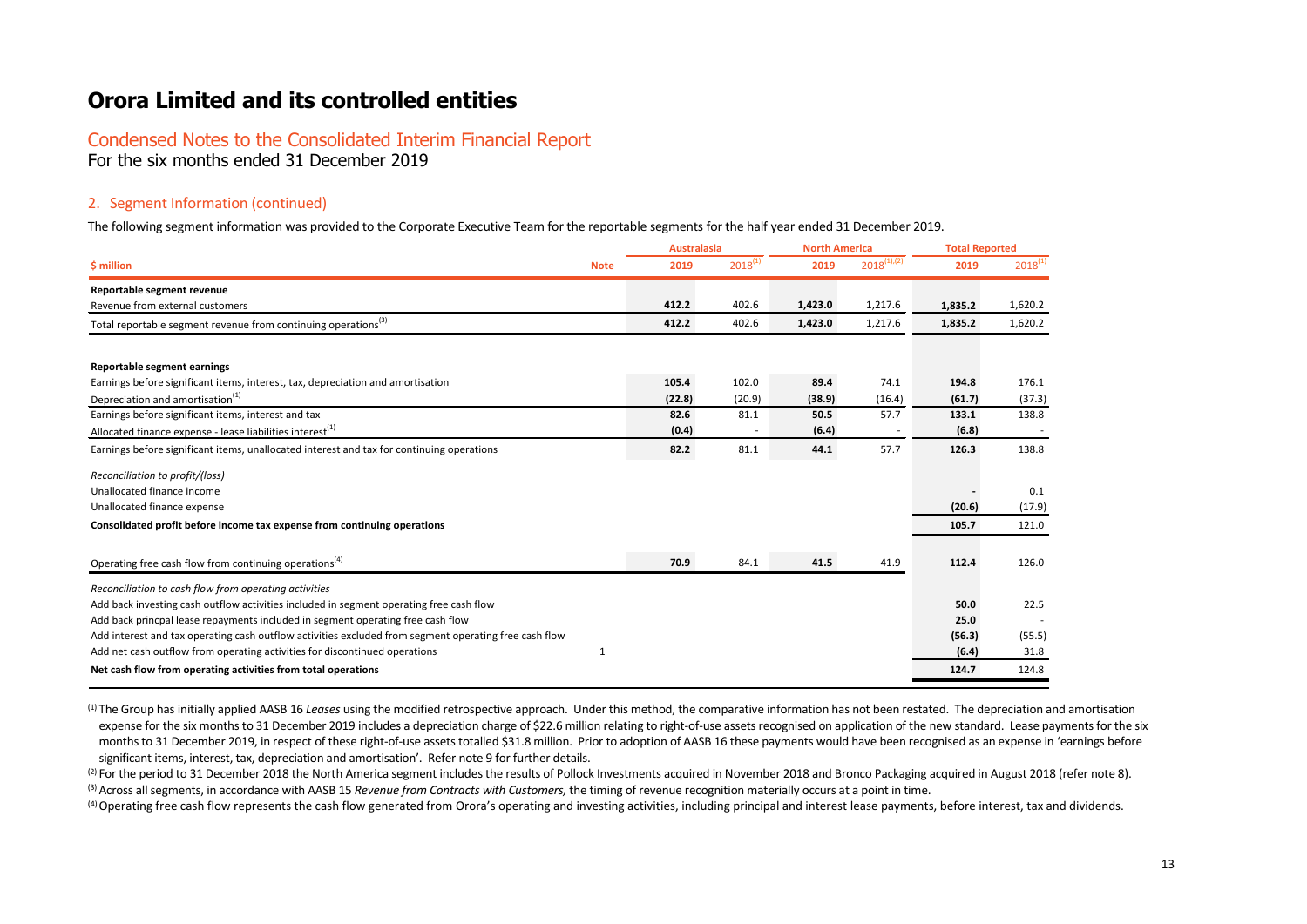### Condensed Notes to the Consolidated Interim Financial Report

For the six months ended 31 December 2019

### 3. Contributed equity

| \$ million                                                                                                               | <b>Dec 2019</b> | <b>June 2019</b> |
|--------------------------------------------------------------------------------------------------------------------------|-----------------|------------------|
| Issued and fully paid ordinary shares: [1]<br>1,206,684,923 ordinary shares with no par value (June 2019: 1,206,684,923) | 484.8           | 488.0            |
| Treasury shares: <sup>(2)</sup>                                                                                          |                 |                  |
| 750,324 ordinary shares with no par value (June 2019: 1,126,545)                                                         | (2.0)           | (3.9)            |
| <b>Total contributed equity</b>                                                                                          | 482.8           | 484.1            |

(1) All issued shares are fully paid, all shares rank equally with regards to the Company's residual assets. Ordinary shares entitle the holder to participate in dividends as declared from time to time and are entitled to one vote per share at meetings of the Company. <sup>(2)</sup>Treasury shares are shares in the Company that are held by the Orora Employee Share Trust for the purpose of issuing shares to

employees under the Group's Employee Share Plans.

### Reconciliation of fully paid ordinary shares and treasury shares

|                                                                                                | <b>Ordinary shares</b>   |            | <b>Treasury shares</b> |            |  |
|------------------------------------------------------------------------------------------------|--------------------------|------------|------------------------|------------|--|
|                                                                                                | <b>No. '000</b>          | \$ million | <b>No. '000</b>        | \$ million |  |
| At 1 July 2018                                                                                 | 1,206,685                | 499.7      | (6, 767)               | (19.8)     |  |
| Acquisition of shares by the Orora Employee Share Trust                                        |                          |            | (3,000)                | (10.5)     |  |
| Restriction lifted on shares issued under the CEO Grant                                        |                          | 0.4        |                        |            |  |
| Treasury shares used to satisfy issue of CEO Grant                                             | $\overline{\phantom{a}}$ | (0.2)      | 50                     | 0.2        |  |
| Treasury shares used to settle Team Member Share Plan                                          |                          |            | 357                    | 1.3        |  |
| Exercise of vested grants under Employee Share Plans                                           | 8,233                    | 13.0       |                        |            |  |
| Treasury shares used to satisfy exercise of vested grants under Employee<br><b>Share Plans</b> | (8, 233)                 | (24.9)     | 8,233                  | 24.9       |  |
| At 30 June 2019                                                                                | 1,206,685                | 488.0      | (1, 127)               | (3.9)      |  |
| Acquisition of shares by the Orora Employee Share Trust                                        |                          |            | (6, 100)               | (16.5)     |  |
| Restriction lifted on shares issued under the CEO Grant                                        |                          | 0.2        |                        |            |  |
| Treasury shares used to satisfy issue of CEO Grant                                             |                          | (0.6)      | 175                    | 0.6        |  |
| Treasury shares used to settle Team Member Share Plan                                          |                          |            | 234                    | 0.6        |  |
| Exercise of vested grants under Employee Share Plans                                           | 6,068                    | 14.4       |                        |            |  |
| Treasury shares used to satisfy exercise of vested grants under Employee<br><b>Share Plans</b> | (6,068)                  | (17.2)     | 6,068                  | 17.2       |  |
| At 31 December 2019                                                                            | 1,206,685                | 484.8      | (750)                  | (2.0)      |  |

### Orora Employee Share Trust

The Group holds shares in itself as a result of shares purchased by the Orora Employee Share Trust (the 'Trust'). The Trust was established to manage and administer the Company's responsibilities under the Group's Employee Share Plans through acquiring, holding and transferring of shares in the Company to participating employees. In respect of these transactions, at any point in time the Trust may hold 'allocated' and 'unallocated' shares.

Allocated shares represent those shares that have been purchased and awarded to employees under the CEO Grant. These shares are restricted in that the employee is unable to dispose of the shares for a period of up to five years (or as otherwise determined by the Board). The Trust holds these shares on behalf of the employee until the restriction period is lifted at which time the Trust releases the shares to the employee. As the CEO Grant shares are allocated they are treated as ordinary shares.

Unallocated shares represent those shares that have been purchased by the Trust on-market to satisfy the potential future vesting of awards granted under the Group's Employee Share Plans, other than the CEO Grant. As the shares are unallocated they are identified and accounted for as treasury shares.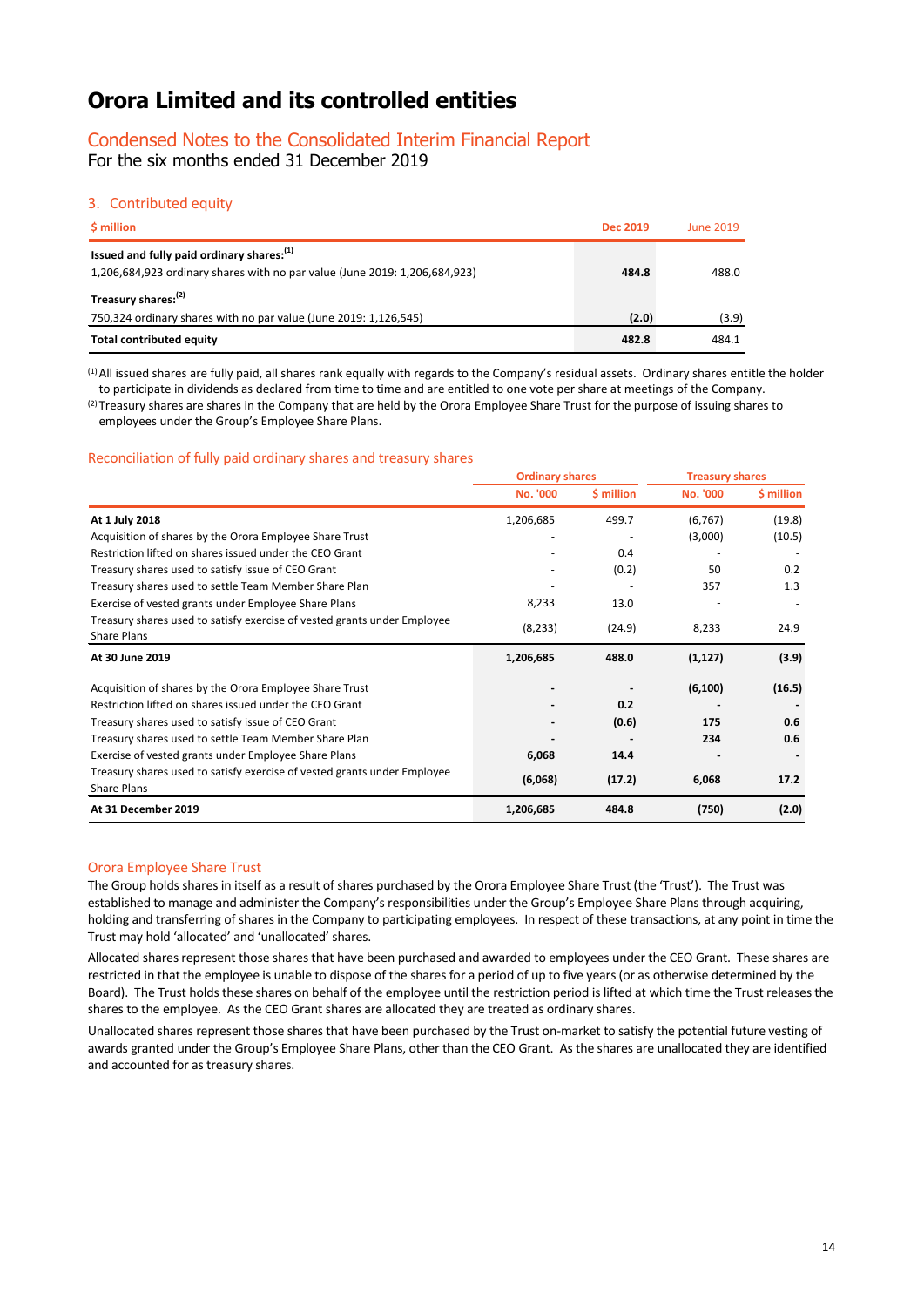### Condensed Notes to the Consolidated Interim Financial Report

For the six months ended 31 December 2019

### 4. Dividends

|                                                        | <b>Cents per</b><br>share | Total<br><b>S</b> million |
|--------------------------------------------------------|---------------------------|---------------------------|
| Declared and paid during the period                    |                           |                           |
| Six months ended 31 December 2019                      |                           |                           |
| Final dividend for 2019 (30% franked)                  | 6.5                       | 78.2                      |
| Six months ended 31 December 2018                      |                           |                           |
| Final dividend for 2018 (30% franked)                  | 6.5                       | 78.4                      |
|                                                        |                           |                           |
| Proposed and unrecognised at period end <sup>(1)</sup> |                           |                           |
| Six months ended 31 December 2019                      |                           |                           |
| Interim dividend for 2020 (30% franked)                | 6.5                       | 78.4                      |
| Six months ended 31 December 2018                      |                           |                           |
| Interim dividend for 2019 (50% franked)                | 6.5                       | 78.4                      |

(1) Estimated interim dividend payable, subject to variations in the number of shares up to record date.

### **Dividend Reinvestment Plan**

The Group operates a dividend reinvestment plan which allows eligible shareholders to elect to invest dividends in ordinary shares. All holders of Orora Limited ordinary shares with Australian or New Zealand addresses registered with the share registry are eligible to participate in the plan.

The allocation price for shares is based on the average of the daily volume weighted average share price of Orora Limited ordinary shares sold on the Australian Securities Exchange, calculated with reference to a period of not less than ten consecutive trading days as determined by the Directors.

#### **Franking Account**

Franking credits available to shareholders of the Company at 31 December 2019 are \$11.3 million (June 2019: \$4.5 million) at the 30.0% (June 2019: 30.0%) corporate tax rate after payment of the 2019 final dividend. The interim dividend for 2020 is 30.0% franked (2019: interim dividend 50.0% franked, final dividend 30.0% franked).

#### **Conduit Foreign Income Account**

For Australian tax purposes non-resident shareholder dividends will not be subject to Australian withholding tax to the extent that they are franked or sourced from the parent entity's Conduit Foreign Income Account. For the 2020 interim dividend, 70.0% of the dividend is sourced from the parent entity's Conduit Foreign Income Account (2019: interim dividend 50.0% and final dividend 70.0%). As a result, 100.0% of the 2020 interim dividend paid to a non-resident will not be subject to Australian withholding tax.

### 5. Share-based compensation

The following table details the total movement in share options, performance rights and performance shares issued by the Group:

|                                    |                  |                              |                      |           | <b>Long Term Incentive Plans</b>                           |           | <b>Short Term Incentive Plan</b> |           |
|------------------------------------|------------------|------------------------------|----------------------|-----------|------------------------------------------------------------|-----------|----------------------------------|-----------|
|                                    | <b>CEO Grant</b> |                              | <b>Share Options</b> |           | <b>Performance Rights and</b><br><b>Performance Shares</b> |           | <b>Deferred Equity</b>           |           |
|                                    | No.              | $5^{(1)}$                    | No.                  | $5^{(1)}$ | No.                                                        | $5^{(1)}$ | No.                              | $5^{(1)}$ |
| Six months to 31 December 2019     |                  |                              |                      |           |                                                            |           |                                  |           |
| Outstanding at beginning of period | 264,040          | 2.38                         | 14,431,770           | 0.50      | 5,773,391                                                  | 2.06      | 1,318,936                        | 3.05      |
| Granted during the period          | 175,000          | 3.23                         |                      |           | 1,392,400                                                  | 1.84      | 293,893                          | 2.65      |
| Exercised during the period        | (128, 514)       | 2.92                         | (3,797,062)          | 0.42      | (1,520,541)                                                | 1.76      | (749, 426)                       | 2.98      |
| Forfeited during the period        |                  | $\qquad \qquad \blacksquare$ | (574,000)            | 0.55      | (591, 162)                                                 | 2.21      | (53, 469)                        | 3.06      |
| Outstanding at end of period       | 310,526          | 3.13                         | 10,060,708           | 0.53      | 5,054,088                                                  | 2.08      | 809,934                          | 2.97      |
| Exercisable at end of period       |                  |                              | 812,128              | 0.37      |                                                            |           |                                  |           |
| Twelve months to 30 June 2019      |                  |                              |                      |           |                                                            |           |                                  |           |
| Outstanding at beginning of period | 385,446          | 2.65                         | 17,134,808           | 0.47      | 7,635,916                                                  | 1.76      | 1,822,418                        | 2.87      |
| Granted during the period          | 80,000           | 3.09                         | 2,124,500            | 0.38      | 1,483,500                                                  | 1.99      | 593,157                          | 3.15      |
| Exercised during the period        | (171, 406)       | 2.28                         | (4,405,185)          | 0.31      | (2,819,166)                                                | 1.22      | (1,009,022)                      | 2.79      |
| Forfeited during the period        | (30,000)         | 2.13                         | (422,353)            | 0.54      | (526, 859)                                                 | 2.31      | (87, 617)                        | 3.04      |
| Outstanding at end of period       | 264,040          | 2.38                         | 14,431,770           | 0.50      | 5,773,391                                                  | 2.06      | 1,318,936                        | 3.05      |
| Exercisable at end of period       |                  |                              | 384,561              | 0.23      |                                                            |           |                                  |           |

(1)The above weighted average fair value is determined in accordance with AASB 2 *Share-based Payment* in respect of recognising the share-based payment expense of the award granted.

During the period the Group recognised a share-based payment expense of \$1.7 million (December 2018: \$3.8 million) of which \$0.3 million (December 2018: \$1.1 million) relates to options and \$1.4 million (December 2018: \$2.7 million) relates to performance rights and other compensation plans.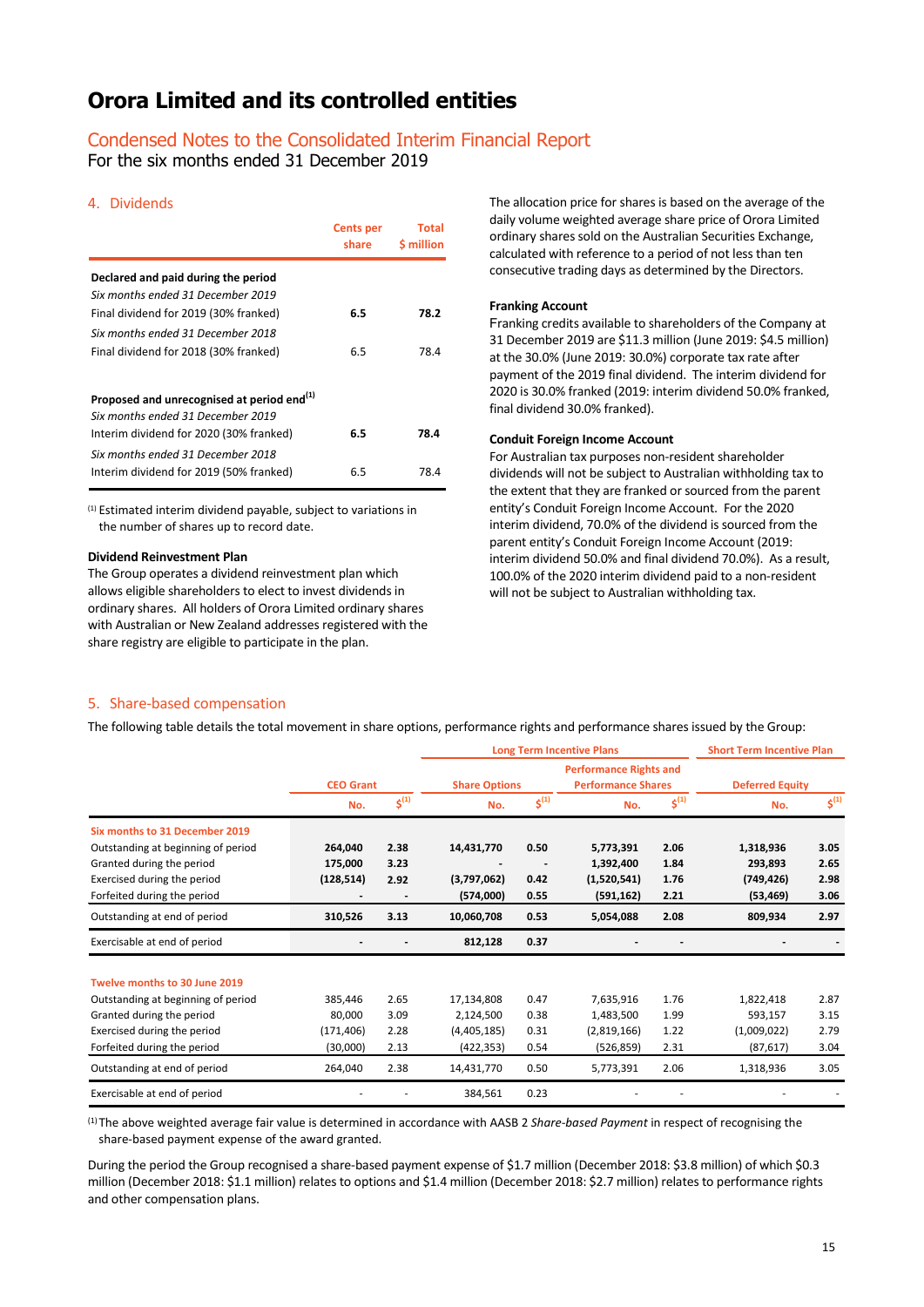### Condensed Notes to the Consolidated Interim Financial Report

For the six months ended 31 December 2019

### 6. Financial instruments

### Carrying amounts versus fair values

The carrying amounts and fair values of the Group's financial assets and financial liabilities recognised in the financial statements are materially the same, with the exception of the following:

| \$ million                                          | Dec 2019 | <b>June 2019</b> |
|-----------------------------------------------------|----------|------------------|
| <b>US Private Placement Notes</b><br>Carrying value | 356.1    | 356.1            |
| Fair value                                          | 373.4    | 373.3            |

The methods and assumptions used to estimate the fair value of financial instruments are as follows:

### **Cash**

The carrying amount is fair value due to the liquid nature of these assets.

### **Trade and other receivables/payables**

Due to the short-term nature of these financial rights and obligations, their carrying amounts are considered reasonable approximations of their fair values.

### **Other financial assets/liabilities**

The fair value of loan receivables are calculated using market interest rates.

The fair value of derivative financial instruments are recognised and measured at fair value in the financial statements. The specific valuation techniques used to value the derivative financial instruments include:

- Fair value of interest rate swaps is calculated as the present value of the estimated future cash flows – ie the amounts that the Group would receive or pay to terminate the swap at reporting date, based on observable yield curves;
- The fair value of forward foreign exchange contracts and currency options is determined using the difference between the contract exchange rate and the quoted exchange rate at the balance sheet date;
- The fair value of the aluminium commodity forward contracts is determined using the difference between the contract commodity price and the quoted market price at the balance sheet date; and
- The fair value of electricity commodity forward contracts is calculated as the present value of the estimated future cash flows using market observable quoted prices and risk adjusted forecast prices at the balance sheet date.

### **Interest-bearing liabilities**

For interest bearing liabilities fair value is based on discounting expected future cash flows at market rates.

### Valuation of financial instruments

When measuring the fair value of an asset or liability, the Group uses market observable data as far as possible. Fair values are categorised into three levels as prescribed under the accounting standards, with each of these levels indicating the reliability of the inputs used in determining fair value. The levels in the hierarchy are:

- Level 1: Financial instruments traded in an active market (such as publicly traded derivatives and traded securities). Fair value is from a quoted price, for an identical asset or liability at the end of the reporting period, traded in an active market. The quoted market price used for assets is the last bid price;
- Level 2: Financial instruments that are not traded in an active market (for example over-the-counter derivatives). Fair value is determined using valuation techniques that maximise the use of observable market data and rely as little as possible on entityspecific estimates. All significant inputs used in the valuation method are observable;
- Level 3: Financial instruments for which no market exists in which the instrument can be traded. Where one or more of the significant inputs in determining fair value for the asset or liability is not based on observable market data (unobservable input), the instrument is included in level 3.

All of the Group's financial instruments carried at fair value were valued using market observable inputs (Level 2). For financial instruments that are carried at fair value on a recurring basis, the Group determines whether transfers have occurred between Levels in the hierarchy by re-assessing categorisation (based on the lowest level input that is significant to the fair value measurement as a whole) at the end of each reporting period.

There were no transfers between level 1 and 2 for recurring fair value measurements during the period. The Group does not hold any material Level 3 financial instruments.

### 7. Contingent liabilities

A contingent liability is a liability that is not sufficiently certain to qualify for recognition as a provision where uncertainty may exist regarding the outcome of future events.

Various entities in the Group are party to legal actions which have arisen in the ordinary course of business. The actions are being defended and the Directors are of the opinion that provisions are not required as no material losses are expected to arise.

### **Decommissioning liability**

As discussed earlier in this Interim Financial Report, the decommissioning of the Petrie site is a significant exercise, the estimated cost of which remains contingent on final remediation design solutions approved by the regulatory authorities. This final design phase is complex and time consuming and involves various stakeholders including the landowner and multiple Government agencies. The estimated costs to complete the decommissioning are contingent on all these factors and require significant judgement in respect of determining a reliable estimate.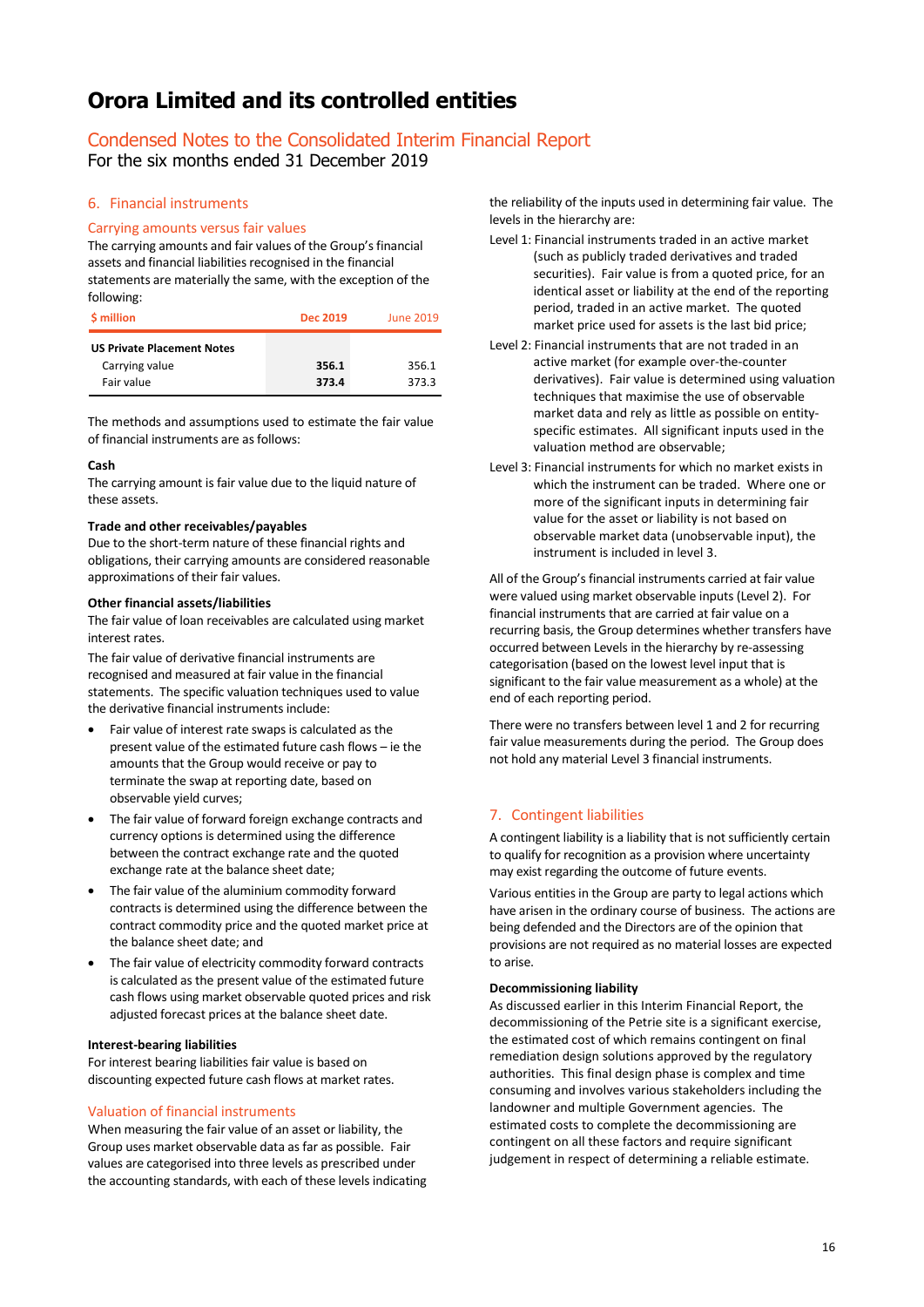## Condensed Notes to the Consolidated Interim Financial Report

For the six months ended 31 December 2019

### 8. Prior period business acquisitions

### Pollock Investments Incorporated

On 28 November 2018, the Group acquired 100% of the issued share capital of Pollock Investments Incorporated (Pollock), a market leading provider of packaging and facility supplies head quartered in Texas, USA. In addition to 6 distribution centres located throughout Texas the business has distribution centres in Georgia, North Carolina, New Jersey and California. Pollock predominately services industrial, retail and facility supplies market segments and also operates a corrugated box manufacturing plant and in-house packaging design service in Dallas, Texas.

The results of Pollock are included in the North America segment from the date of acquisition.

The accounting for this acquisition was completed during the period and details of the fair value attributable to the net assets acquired are reported below.

### **Purchase consideration**

| <b>S</b> million                     |       |
|--------------------------------------|-------|
| Initial cash consideration paid      | 102.9 |
| Cash paid for completion adjustments | 2.2   |
| Deferred consideration               | 6.8   |
| Total purchase consideration         | 111.9 |

#### **Deferred consideration**

The deferred consideration relates to a USD5.0 million indemnity holdback. During the six months to 31 December 2019 USD1.0 million of the holdback has been paid, whilst USD2.0 million was paid during the period to 30 June 2019. The remaining balance of USD2.0 million is anticipated to be paid during February 2020.

#### **Fair value of net assets acquired and goodwill**

| <b>S</b> million                               | <b>Fair Value</b> |
|------------------------------------------------|-------------------|
| Cash and cash equivalents                      | 7.9               |
| Trade and other receivables                    | 54.8              |
| Inventories                                    | 33.6              |
| Property, plant and equipment                  | 2.8               |
| Intangible assets                              | 5.9               |
| Trade and other payables                       | (56.1)            |
| Provisions                                     | (2.1)             |
| Non-current liabilities                        | (1.9)             |
| Fair value of net identifiable assets acquired | 44.9              |
| Add goodwill                                   | 67.0              |
| Fair value of net assets acquired              | 111.9             |

#### **Goodwill**

The acquired goodwill is mainly attributable to the synergies expected to be achieved from integrating the business purchased into the Group's existing North American operations and the skills and talent of the workforce of the newly acquired business.

#### **Purchase consideration and acquisition-related costs**

During the period from acquisition date to 31 December 2019 the Group reported the following consideration related cash flows: **\$ million**

| Cash consideration paid     | 105.1 |
|-----------------------------|-------|
| Deferred consideration paid | 4.1   |
| Less: cash acquired         | (7.9) |
| Outflow of cash             | 101.3 |

In the six months to 31 December 2018 acquisition-related costs of \$1.5 million were recognised in general and administrative expenses in the income statement and in operating cash flow in the cash flow statement.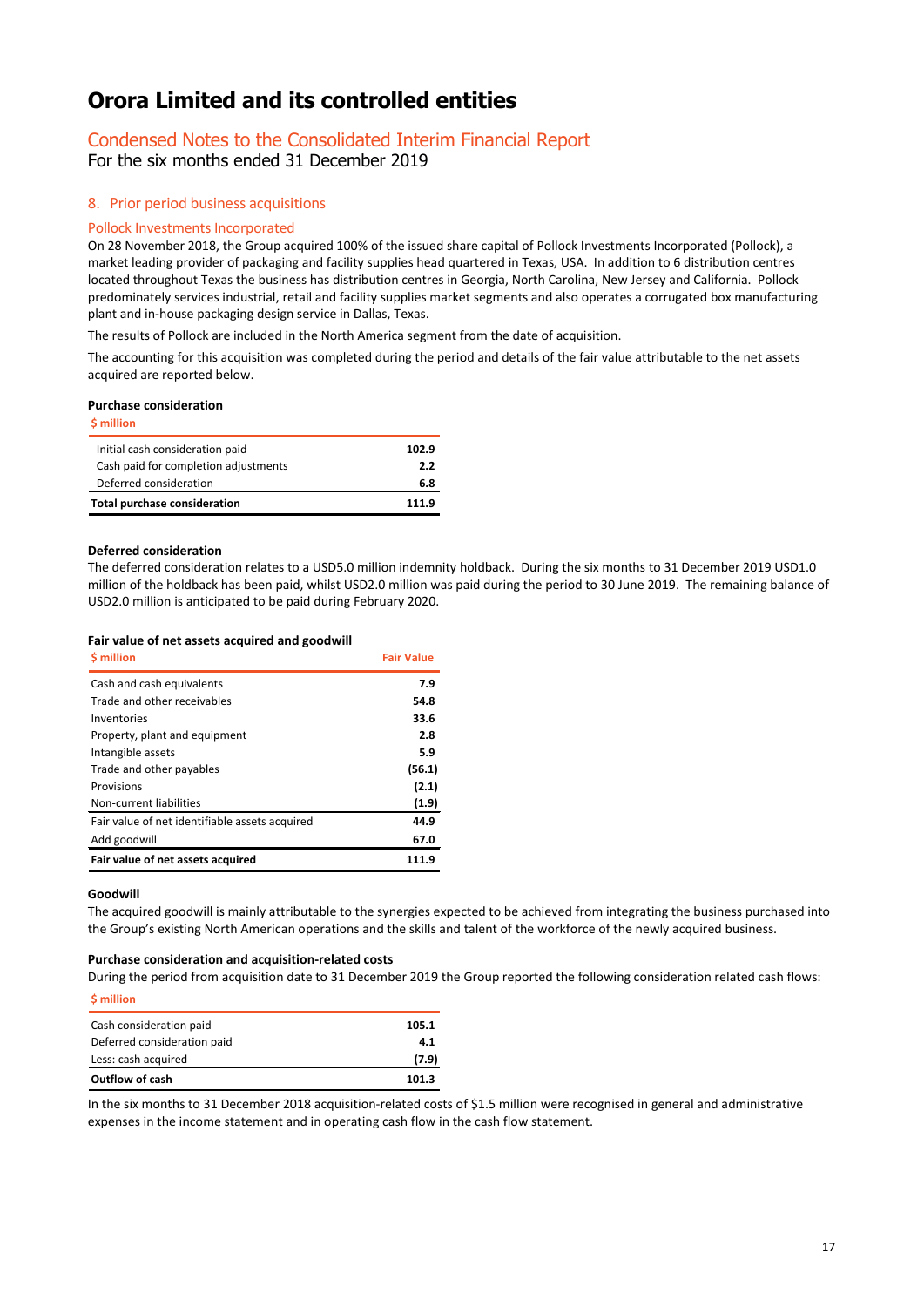### Condensed Notes to the Consolidated Interim Financial Report For the six months ended 31 December 2019

### 9. Changes in significant accounting policies

This note explains the impact of the adoption of AASB 16 *Leases* on the Group's financial statements.

AASB 16 replacesthe current dual operating/finance lease accounting model for leases under AASB 117 *Leases* and the guidance contained in Interpretation 4 *Determining whether an Arrangement contains a Lease.* The new standard introduces a single, onbalance sheet accounting model, similar to the finance lease accounting under AASB 117. Under the new standard the Group recognises a 'right-of-use' asset and a lease liability for all identified leases, unless the lease term is 12 months or less or the underlying asset has a low value. The Group has had to change its accounting policies as a result of adopting AASB 16.

Under AASB 16 the operating lease expense recognised in the income statement, in accordance with AASB 117, is replaced with a depreciation charge in respect of the right-of-use assets recognised and an interest charge on the recognised lease liability. Short-term leasing costs will continue to be recognised in the income statement. In addition, under AASB 16 principal lease payments will be classified as a financing cash flow rather than the operating cash flow presentation under AASB 117.

The new lease standard impactsleases held by the Group that were classified under AASB 117 as operating leases, these are represented mainly by leases over properties, equipment and motor vehicles.

### Accounting policy

Assets and liabilities arising from a lease are initially measured on a present value basis. Lease liabilities include the net present value of the following lease payments:

- fixed payments (including in-substance fixed payments), less any lease incentive receivable
- variable lease payments that are based on an index or a rate, initially measured using the index or rate as at the commencement date
- amounts expected to be payable by the group under residual value guarantees
- the exercise price of a purchase option if the group is reasonably certain to exercise that option; and
- payments of penalties for terminating the lease, if the lease term reflects the group exercising that option.

Payments associated with short-term leases of equipment and vehicles and all low-value assets are recognised on a straight-line basis as an expense in the income statement. Short-term leases are leases with a lease term of 12 months or less.

### *Lease liability*

Lease payments to be made under reasonably certain extension options are also included in the measurement of the liability.

The lease payments are discounted using the interest rate implicit in the lease. If that rate cannot be readily determined, which is generally the case for leases in the Group, the Group's incremental borrowing rate is used, being the rate that the Group would have to pay to borrow the funds necessary to obtain an asset of similar value to the right-of-use asset in a similar economic environment with similar terms, security and conditions.

The Group is exposed to potential future increases in variable lease payments based on an index or rate, which are not included in the lease liability until they take effect. When adjustments to lease payments based on an index or rate take effect, the lease liability is reassessed and adjusted against the right-of-use asset.

Lease payments are allocated between principal and finance cost. The finance cost is charged to the income statement over the lease period so as to produce a constant periodic rate of interest on the remaining balance of the liability for each period.

### *Right-of-use Asset*

Right-of-use assets are measured at cost comprising the following:

- the amount of the initial measurement of lease liability
- any lease payments made at or before the commencement date less any lease incentives received
- any initial direct costs; and
- restoration costs

Right-of-use assets are generally depreciated over the shorter of asset's useful life and the lease term on a straight-line basis. If the Group is reasonably certain to exercise a purchase option, the right-of-use asset is deprecated over the underlying asset's useful life.

### *Deferred tax*

A lease transaction is considered a single transaction in which the recognition of the right-of-use asset and the lease liability are integrally linked. As a result differences that arise between the settlement of the lease liability and the amortisation of the leased asset result in a net temporary difference on which deferred tax is recognised in accordance with the Group's deferred tax accounting policy.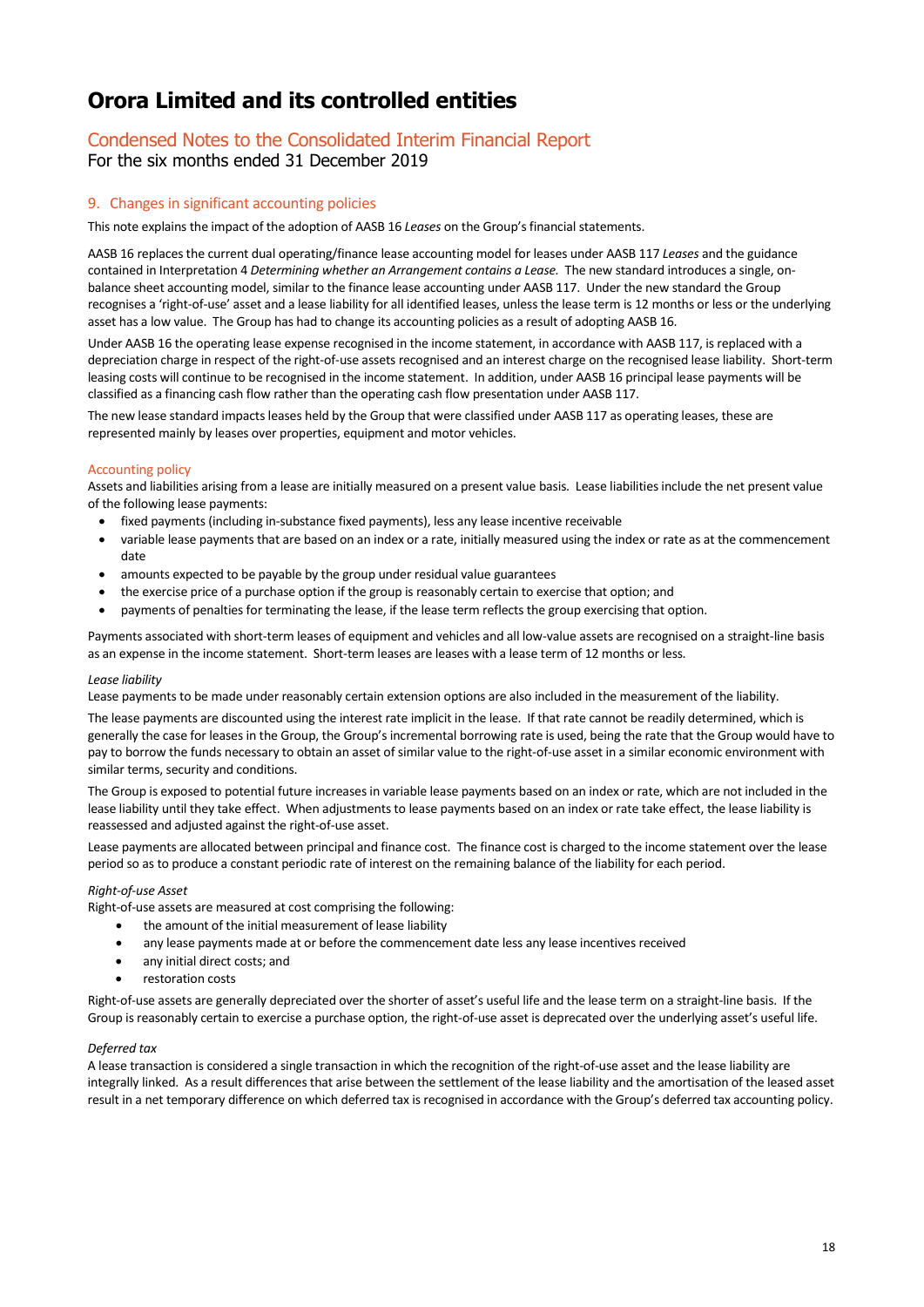# Condensed Notes to the Consolidated Interim Financial Report

For the six months ended 31 December 2019

### 9. Changes in significant accounting policies (continued)

### Accounting policy (continued)

#### *Lease term*

Extension and termination options are included in a number of property leases across the Group. These are used to maximise operational flexibility in terms of managing the assets used in the Group's operations. The majority of extension and termination options held are exercisable only by the Group and not the respective lessor.

In determining the lease term, management considers all facts and circumstances that create an economic incentive to exercise an extension option, or not exercise a termination option. Extension options (or periods after termination options) are only included in the lease term if the lease is reasonably certain to be extended (or not terminated).

For leases of properties and equipment, the following factors are normally the most relevant:

- if there are significant penalties to terminate (or not extend), the Group is typically reasonably certain to extend (or not terminate)
- if any leasehold improvements are expected to have a significant remaining value, the Group is typically reasonably certain to extend (or not terminate)
- otherwise, the Group considers other factors including historical lease durations and the costs and business disruption required to replace the leased asset.

The lease term is reassessed if an option is actually exercised (or not exercised) or the Group becomes obliged to exercise (or not exercise) it. The assessment of reasonable certainty is only revised if a significant event or a significant change in circumstances occurs, which affects this assessment, and that is within the control of the Group.

### Impact on the adoption of AASB 16

The Group has elected to use the modified retrospective approach with respect to the adoption of AASB 16. As permitted under the specific transition provisions within the standard, under the modified retrospective approach the cumulative effect of adoption AASB 16 is recognised as an adjustment to the opening balance of retained earnings at 1 July 2019. There is no restatement of comparative information.

In applying AASB 16 for the first time, the Group has used the following practical expedients permitted by the standard:

- accounting for operating leases with a remaining lease term of less than 12 months as at 1 July 2019 as short-term leases;
- reliance on previous assessments on whether leases are onerous;
- excluding initial direct costs from the measurement of the right-of-use asset at the date of initial application; and
- using hindsight in determining the lease term where the contract contains options to extend or terminate the lease.

On transition to the new lease accounting standard the Group has applied the practical expedient to grandfather the definition of a lease. This means that on transition the Group has retained the lease classifications of existing contracts under AASB 117 and Interpretation 4 and has not reassessed whether existing contracts are or contain a lease.

#### **Adjustments recognised in the statement of financial position on 1 July 2019**

The impact upon the financial position of the Group of transition to AASB 16 is summarised below:

| \$ million                     | 1 July 2019 |
|--------------------------------|-------------|
| Property, plant and equipment  |             |
| Right-of-use asset - Property  | 452.9       |
| Right-of-use asset - Vehicles  | 31.5        |
| Right-of-use asset - Equipment | 3.2         |
| Deferred tax asset             | 29.7        |
| <b>Total assets</b>            | 517.3       |
| Onerous lease provision        | 0.8         |
| Other payables                 | 7.0         |
| Lease liabilities              | (595.3)     |
| <b>Total liabilities</b>       | (587.5)     |
| Retained earnings              | 70.2        |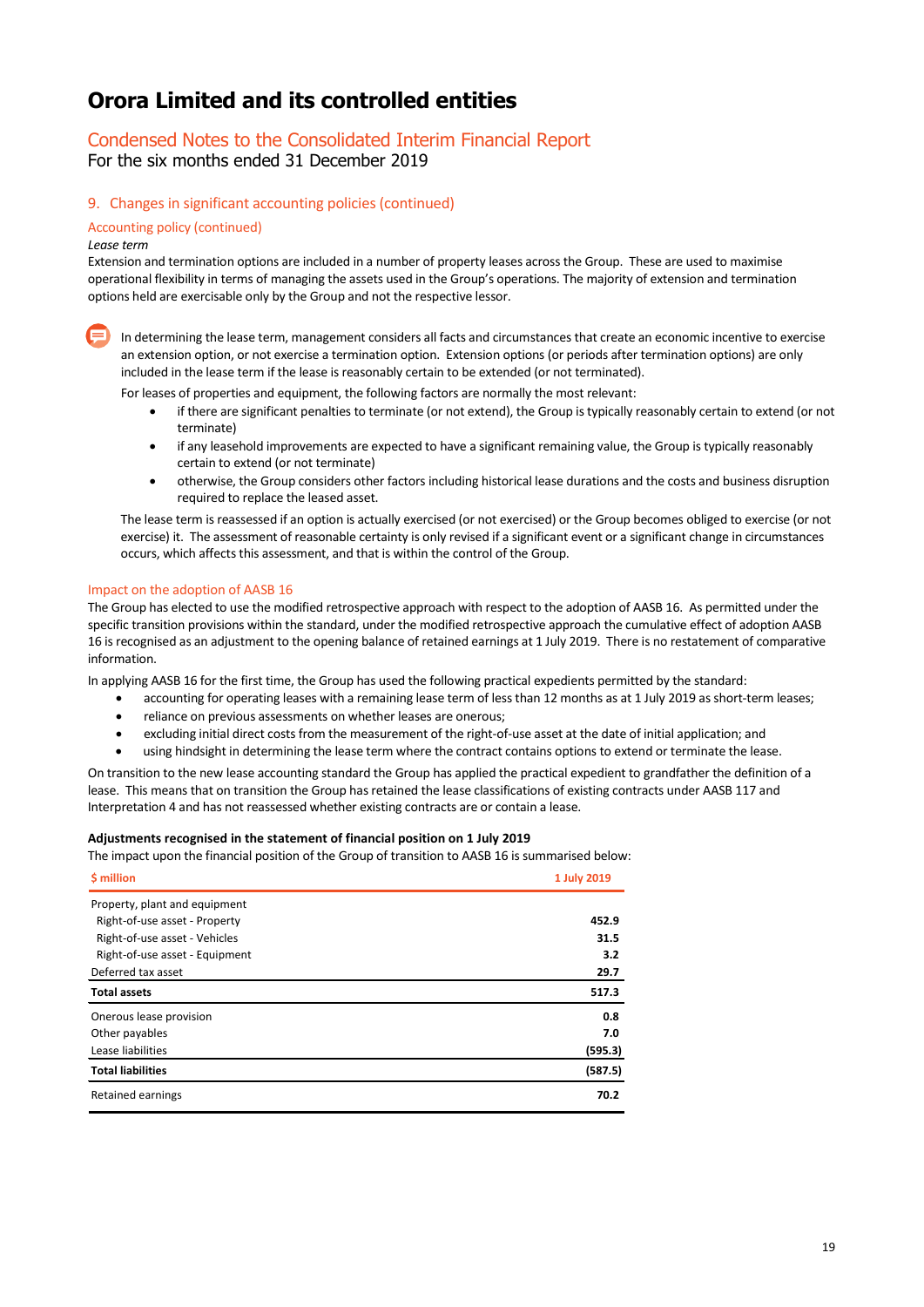### Condensed Notes to the Consolidated Interim Financial Report

For the six months ended 31 December 2019

### 9. Changes in significant accounting policies (continued)

Impact on the adoption of AASB 16 (continued)

### **Measurement of lease liabilities**

On adoption of AASB 16, the Group recognised lease liabilities in relation to leases which had previously been classified as 'operating leases' under the principles of AASB 117. The liabilities were measured at the present value of the remaining lease payments, discounted, the weighted average rate applied was 3.92%.

| \$ million                                                                                                  | 1 July 2019 |
|-------------------------------------------------------------------------------------------------------------|-------------|
| Operating lease commitments as at 30 June 2019                                                              | 491.3       |
| Discounted using the incremental borrowing rate at 1 July 2019                                              | (37.9)      |
| Less short-term or low-value leases not recognised as a liability                                           | (8.9)       |
| Add adjustments as a result of different treatment of extension options and rental increases <sup>(1)</sup> | 139.7       |
| Other                                                                                                       | 11.1        |
| Lease liabilities recognised at 1 July 2019                                                                 | 595.3       |
| Of which are:                                                                                               |             |
| <b>Current lease liabilities</b>                                                                            | 68.8        |
| Non-current lease liabilities                                                                               | 526.5       |
|                                                                                                             | 595.3       |

 $<sup>(1)</sup>$  The operating lease commitments recognised by the Group as at 30 June 2019 of \$491.3 million represented the minimum future lease</sup> payments payable under the Groups lease arrangements, in most cases this represented the non-cancellable period of the lease. In addition to including the non-cancellable period, AASB 16 requires option periods to extend to also be included in the computation of the lease liability, if it is reasonably certain that the Group will exercise that option.

#### **Measurement of right-of-use assets**

The Group has elected to measure the right-of-use asset for certain property leases on a retrospective basis, as if the new lease standard has always been applied, whilst the lease liability is measured at the present value of future lease payments on the initial date of application, being 1 July 2019. All other right-of-use assets will be measured at the amount of the lease liability on adoption.

#### Amounts recognised in the 31 December 2019 financial statements

The following tables illustrate the amounts recognised in the 31 December 2019 financial statements of the Group:

#### **Amounts recognised in the consolidated statement of financial position as at 31 December 2019**

| \$ million                                                | <b>Dec 2019</b> | 1 July 2019 $^{(1)}$ |  |
|-----------------------------------------------------------|-----------------|----------------------|--|
| <b>Right-of-use assets</b>                                |                 |                      |  |
| Property                                                  | 212.5           | 452.9                |  |
| Vehicles                                                  | 18.3            | 31.5                 |  |
| Equipment                                                 | 2.9             | 3.2                  |  |
| Right-of-use assets classified in assets held for sale    | 224.5           |                      |  |
| <b>Total Assets</b>                                       | 458.2           | 487.6                |  |
| <b>Lease liabilities</b>                                  |                 |                      |  |
| Current                                                   | 49.0            | 68.8                 |  |
| Non-current                                               | 251.6           | 526.5                |  |
| Lease liabilities classified in liabilities held for sale | 254.7           |                      |  |
| <b>Total Liabilities</b>                                  | 555.3           | 595.3                |  |

(1) In the previous year, the Group only recognised lease assets and lease liabilities in relation to leases that were classified as 'finance leases' under AASB 117 *Leases.* The assets were presented in property, plant and equipment and the liabilities as part of the Group's borrowings.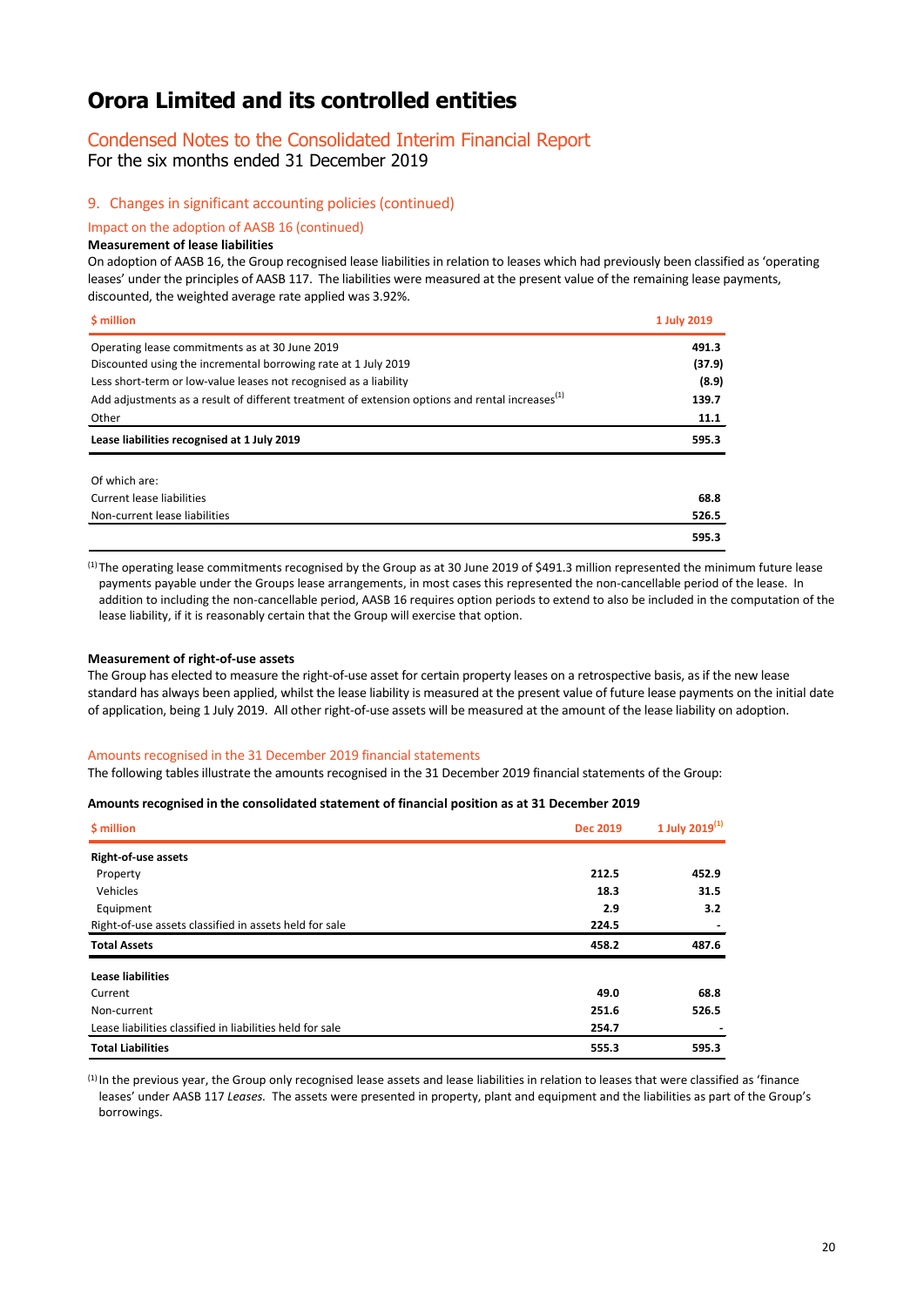### Condensed Notes to the Consolidated Interim Financial Report For the six months ended 31 December 2019

### 9. Changes in significant accounting policies (continued)

Impact on the adoption of AASB 16 (continued)

#### **Amounts recognised in the consolidated income statement for the six month to 31 December 2019**

| \$ million                                          | <b>Continuing</b> | Discontinuing <sup>(1)</sup> | <b>Total</b> |  |
|-----------------------------------------------------|-------------------|------------------------------|--------------|--|
| Depreciation charge of right-of-use assets          |                   |                              |              |  |
| Property                                            | 18.8              | 7.3                          | 26.1         |  |
| Vehicles                                            | 2.9               | 1.1                          | 4.0          |  |
| Equipment                                           | 0.9               |                              | 0.9          |  |
|                                                     | 22.6              | 8.4                          | 31.0         |  |
| Interest expense (included in finance expenses)     | 6.8               | 4.5                          | 11.3         |  |
| Expenses relating to short-term or low-value assets | 9.3               | 7.1                          | 16.4         |  |

(1) In accordance with AASB 5 *Non-current Assets Held for Sale and Discontinued Operations,* depreciation and amortisation of non-current assets ceases from the date a disposal group is classified as held for sale. This includes depreciation of right-of-use assets recognised in accordance within AASB 16. Refer note 1 for further information on the disposal group.

During the six months to 31 December 2019 lease payments of \$52.3 million were paid by the total Group in respect of leases recognised in accordance with AASB 16, of which \$31.8 million is attributable to the continuing business and \$20.5 million to discontinued operations. These payments are not recognised in the income statement but reduce the value of the lease liability recognised on balance sheet.

Upon adoption of AASB 16, the lease payments of \$52.3 million, previously recognised in the Group's earnings before significant items, interest, tax, depreciation and amortisation, is now replaced with a depreciation charge of \$31.0 million and an interest expense of \$11.3 million. The following table illustrates the impact on current period results as a result of the accounting change:

|                                                                             |                    |                      | <b>Total</b>      |                      |              |
|-----------------------------------------------------------------------------|--------------------|----------------------|-------------------|----------------------|--------------|
| \$ million                                                                  | <b>Australasia</b> | <b>North America</b> | <b>Continuing</b> | <b>Discontinuing</b> | <b>Total</b> |
| Increase in earnings before interest, tax, depreciation and<br>amortisation | 3.1                | 28.7                 | 31.8              | 20.5                 | 52.3         |
| Increase in earnings before interest and tax                                | 0.5                | 8.7                  | 9.2               | 12.1                 | 21.3         |
| Increase in net profit before tax                                           | 0.1                | 2.3                  | 2.4               | 7.6                  | 10.0         |
| Increase in net profit after tax                                            | 0.1                | 1.6                  | 1.7               | 5.3                  | 7.0          |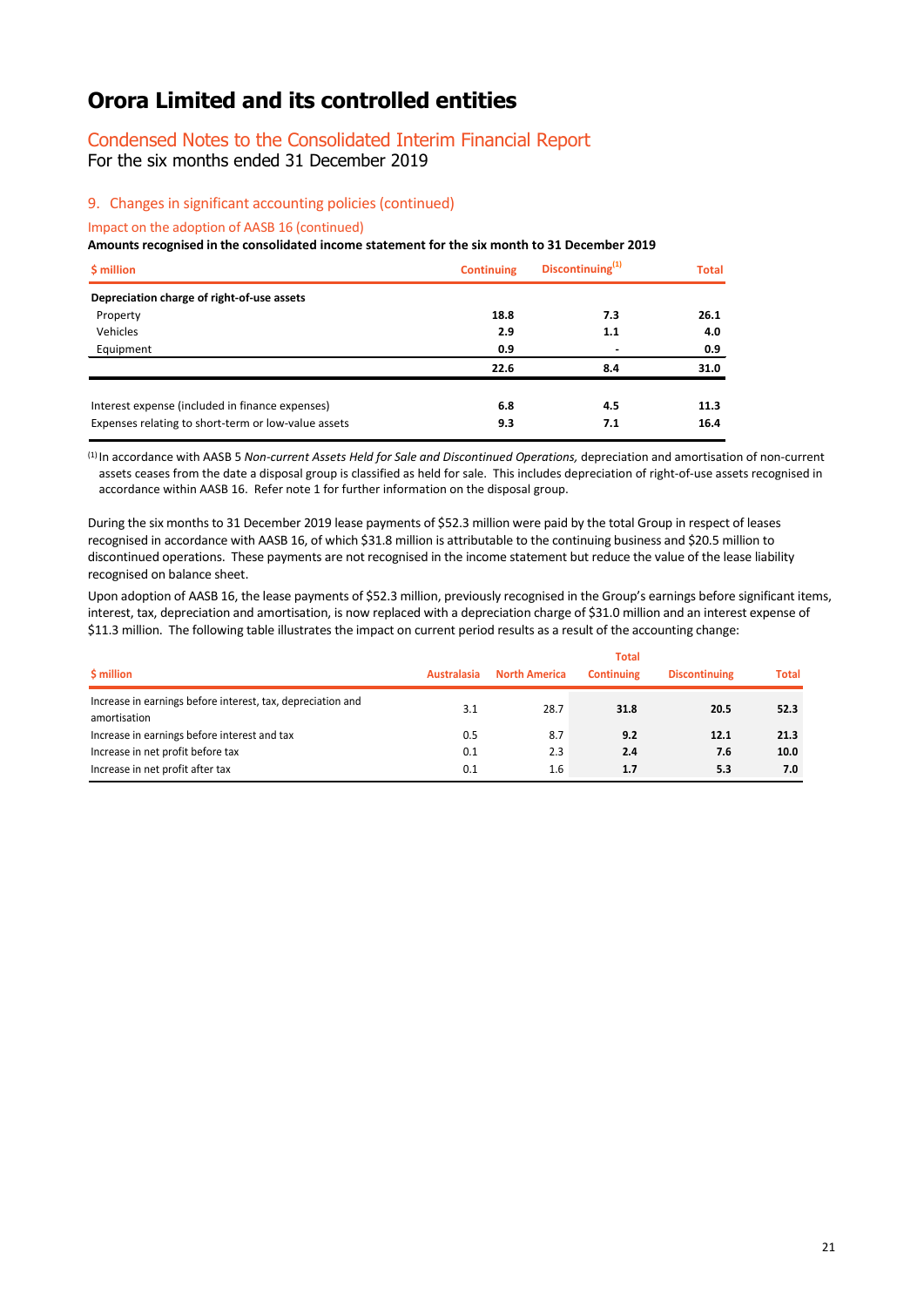### Directors' Declaration

For the half year ended 31 December 2019, in the opinion of the Directors of Orora Limited (the 'Company'):

- 1. the financial statements and notes are in accordance with the *Corporations Act 2001* including:
	- a. complying with Australian Accounting Standards, the *Corporations Regulations 2001* and other mandatory professional reporting requirements; and
	- b. giving a true and fair view of the Group's financial position as at 31 December 2019 and its performance for the half year ended on that date; and
- 2. there are reasonable grounds to believe that Orora Limited will be able to pay its debts as and when they become due and payable.

Signed in accordance with a resolution of the Directors, dated at Melbourne, this 12<sup>th</sup> day of February 2020.

 $\sqrt{2}$ 

C I Roberts **B P Lowe Chairman Managing Director and Chief Executive Officer Chairman Managing Director and Chief Executive Officer**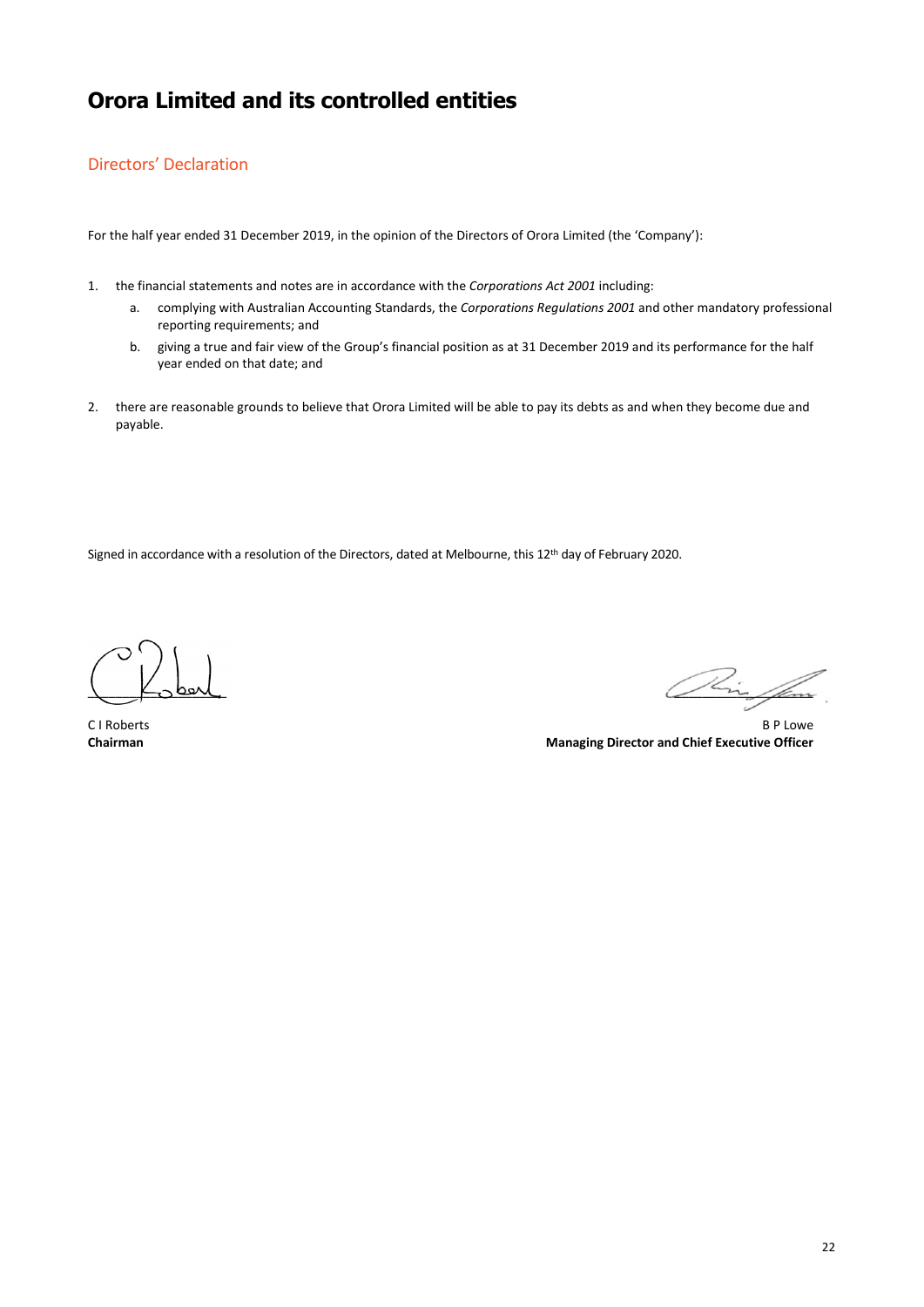

# **Independent auditor's review report to the members of Orora Limited**

### *Report on the interim financial report*

We have reviewed the accompanying interim financial report of Orora Limited (the Company) and the entities it controlled during the half-year (together the Group), which comprises the consolidated statement of financial position as at 31 December 2019, the consolidated statement of comprehensive income, consolidated statement of changes in equity, consolidated cash flow statement and consolidated income statement for the half-year ended on that date, selected other explanatory notes and the directors' declaration.

### *Directors' responsibility for the interim financial report*

The directors of the Company are responsible for the preparation of the interim financial report that gives a true and fair view in accordance with Australian Accounting Standards and the *Corporations Act 2001* and for such internal control as the directors determine is necessary to enable the preparation of the interim financial report that gives a true and fair view and is free from material misstatement whether due to fraud or error.

### *Auditor's responsibility*

Our responsibility is to express a conclusion on the interim financial report based on our review. We conducted our review in accordance with Australian Auditing Standard on Review Engagements ASRE 2410 *Review of a Financial Report Performed by the Independent Auditor of the Entity*, in order to state whether, on the basis of the procedures described, we have become aware of any matter that makes us believe that the interim financial report is not in accordance with the *Corporations Act 2001* including giving a true and fair view of the Group's financial position as at 31 December 2019 and its performance for the half-year ended on that date; and complying with Accounting Standard AASB 134 *Interim Financial Reporting* and the *Corporations Regulations 2001*. As the auditor of Orora Limited, ASRE 2410 requires that we comply with the ethical requirements relevant to the audit of the annual financial report.

A review of an interim financial report consists of making enquiries, primarily of persons responsible for financial and accounting matters, and applying analytical and other review procedures. A review is substantially less in scope than an audit conducted in accordance with Australian Auditing Standards and consequently does not enable us to obtain assurance that we would become aware of all significant matters that might be identified in an audit. Accordingly, we do not express an audit opinion.

### *Independence*

In conducting our review, we have complied with the independence requirements of the *Corporations Act 2001*.